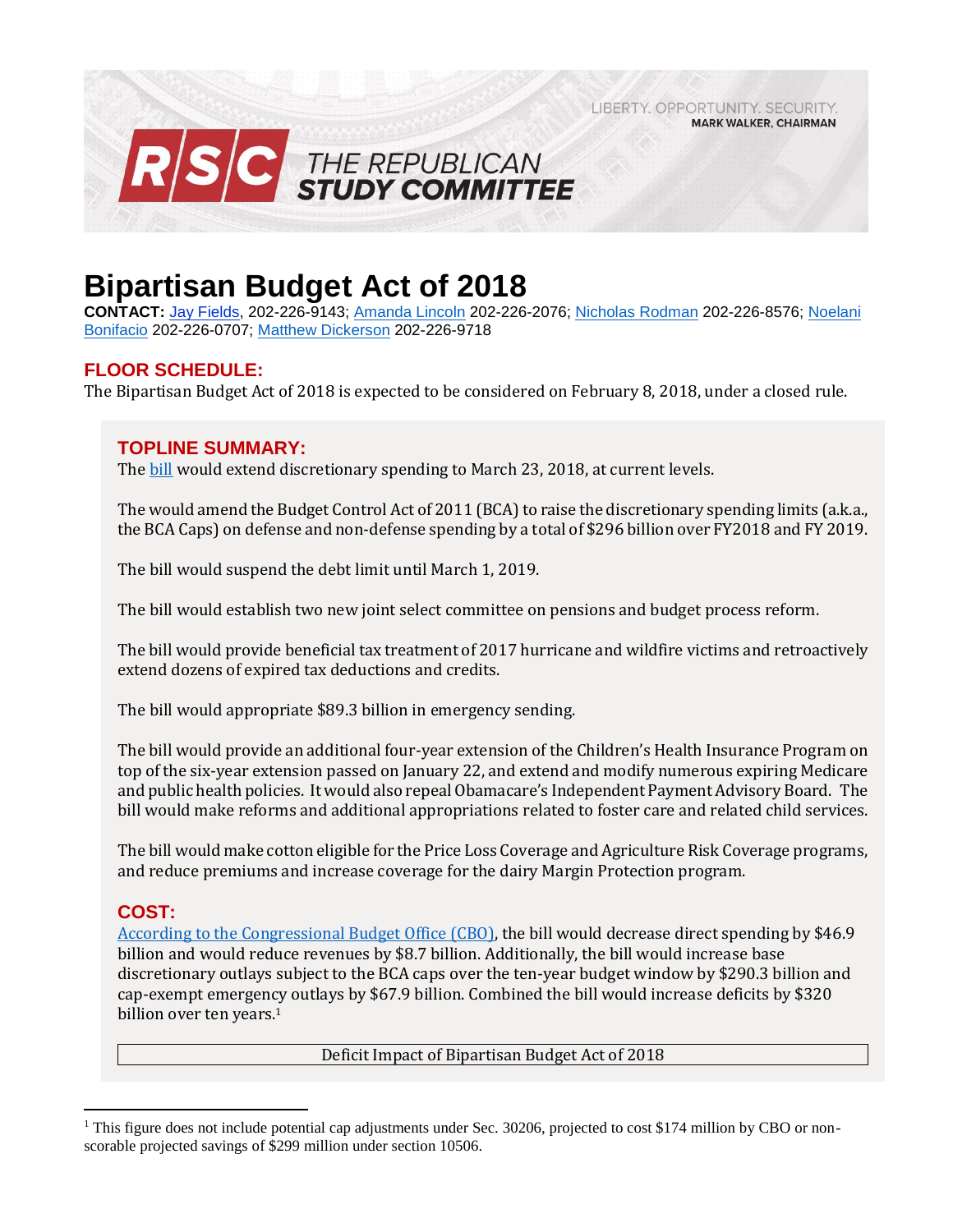| (in billions of dollars)                       |         |  |  |  |  |  |
|------------------------------------------------|---------|--|--|--|--|--|
| Decrease in Direct Spending                    | $-46.9$ |  |  |  |  |  |
| <b>Reduction in Revenues</b>                   | 8.7     |  |  |  |  |  |
| Increase in Discretionary Outlays (pursuant to | 290.3   |  |  |  |  |  |
| increased BCA caps)                            |         |  |  |  |  |  |
| Increase in Disaster Outlays (exempt from BCA  | 67.9    |  |  |  |  |  |
| Caps)                                          |         |  |  |  |  |  |
| TOTAL.                                         | 371     |  |  |  |  |  |

CBO projects that Subdivisions 1 and 3 of the bill (Disaster funding and Continuing Resolution) would provide funding at a \$1.071 trillion annualized rate for base purposes. After adding in cap-exempt spending, H.R. 195 provides for total discretionary spending at an annualized rate of \$1.309.9 trillion.

The bill would provide a total of \$84.7 billion in spending authority for disaster relief. This spending is designed as an emergency and thus not subject to the BCA caps.

The bill would increase the Budget Control Act caps on discretionary spending by \$296 billion over the FY 2018 – 2019 period.

| <b>Increases in BCA Caps</b> |                |                    |              |  |  |  |  |  |  |
|------------------------------|----------------|--------------------|--------------|--|--|--|--|--|--|
| (in billions of dollars)     |                |                    |              |  |  |  |  |  |  |
|                              | <b>Defense</b> | <b>Non-Defense</b> | <b>Total</b> |  |  |  |  |  |  |
| FY 2018 Base Discretionary   | 80             | 63                 | 143          |  |  |  |  |  |  |
| FY 2019 Base Discretionary   | 85             | 68                 | 153          |  |  |  |  |  |  |
| <b>Total</b>                 | 165            | 131                | 296          |  |  |  |  |  |  |

The [Joint Committee on Taxation \(JCT\) estimates](https://www.jct.gov/publications.html?func=startdown&id=5061) that the tax provisions (disaster relief and tax extenders) would reduce revenue by \$17.436 billion over ten years.

# **CONSERVATIVE CONCERNS:**

Many conservatives will be very concerned that the 652-page amendment was only made publicly available at 11:59 PM on February 8, 2018, in violation of the House Republican three-day rule. The three-day rule was created to ensure that members have a legitimate opportunity to analyze legislation. The magnitude of this violation is enhanced considering the magnitude of the bill.

Many conservatives will be concerned that the bill would raise the discretionary spending caps under the BCA be \$296 billion over two fiscal years. This is bigger than the last three cap increases combined.

Many conservatives will be concerned that the bill's offset provisions do not fully offset the increases in the discretionary caps, as has been the precedent under previous cap adjustment legislation. Further, many conservatives will be concerned that several of the bill's offset provisions are designed to raise revenues rather than cut spending. Some conservatives may view the provision reducing the amount of surplus funds that Federal Reserve Banks may maintain would by \$2.5 billion dollars as a budget gimmick. Some conservatives are opposed to sell offs from the Strategic Petroleum Reserve believing that the reserve should be left alone in case of an energy shortage in the United States.

Some conservatives may be concerned that the bill would suspend the debt limit, rather than raise is by a dollar amount, and view this as writing a blank check for the federal government to accumulate debt. Further, conservatives may be concerned that the bill does not contain any spending controls paired with the debt ceiling suspension as has largely been the historical precedent.

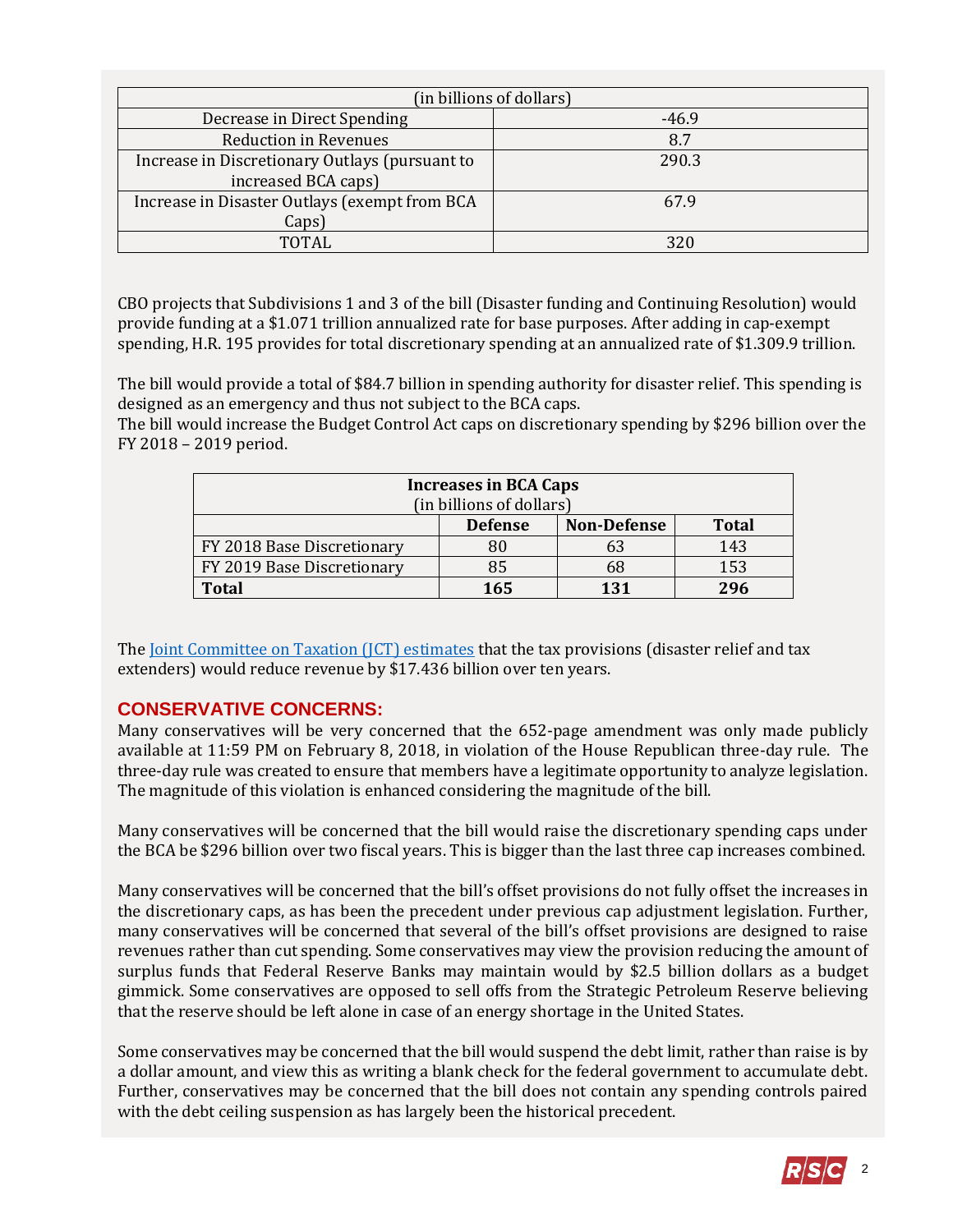Some conservatives may be concerned that the bill would authority for the House and Senate Committees to deem a budget, negating the need for a bicameral budget resolution to set discretionary spending levels. Conservatives may view this as a dereliction of Congress's duty to pass a budget that puts our nation on a sustainable fiscal trajectory. Additionally, without a budget resolution passed by both chambers, Congress would not be able to use reconciliation procedures to implement conservative policy and spending reforms.

Conservatives may be concerned that the bill would erase the effects of all spending and revenue legislation for purposes of the 5 and 10 year PAYGO scorecards.

Some conservative may be concerned that the CR portion of the bill extends the appropriations provided by [H.R.244, the Consolidated Appropriations Act 2017 \("](http://rsc.walker.house.gov/files/2017LB/RSC_Legislative_Bulletin_HR_244_FY_2017_Omnibus_May_3_2017.pdf)FY [2017 Omnibus\)](http://rsc.walker.house.gov/files/2017LB/RSC_Legislative_Bulletin_HR_244_FY_2017_Omnibus_May_3_2017.pdf) that was passed with [primarily Democratic support.](http://clerk.house.gov/evs/2017/roll249.xml) For conservative concerns of the FY 2017 Omnibus, the RSC Legislative Bulletin is available [here.](https://gallery.mailchimp.com/d4254037a343b683d142111e0/files/86067b86-49d6-4a66-bc77-1f24be4448e0/RSC_Legislative_Bulletin_HR_601_Hurricane_Supplemental_Debt_Limit_CR_September_8_2017.pdf)

Some conservatives oppose continuing resolutions arguing that they perpetuate an inability of Congress to wield its power of the purse and properly carry out the annual appropriations process to prioritize funding decisions based on the will of the voters that elected them.

Some conservatives may be concerned that this bill would be the fifth CR passed in FY 2018.

Some conservatives may be concerned that the bill retroactively extends dozens of tax credits and deductions that that could be viewed as some as special interest tax treatment. Congress recently enacted comprehensive tax reform to eliminate special interest tax breaks.

Some conservatives may be concerned the bill establishes two new "super committees" that would trample on the jurisdictions of the standing Committees of the House. Some conservatives may be further concerned that the super committees would be made up of equal numbers of Republicans in Democrats, despite the fact that the American people elected a majority of Republicans in both chambers.

Some conservatives may be pleased that the bill would increase defense spending to improve military readiness and strength.

Some conservatives may be concerned Department of Health and Human Services (HHS) would be appropriated an additional \$8 million in FY 2018 to make grants to states to support efforts to recruit foster families, and the bill would appropriate \$100 million for the federal government to pay for outcomes under social impact partnerships.

- **Expand the Size and Scope of the Federal Government?** Yes.
- **Encroach into State or Local Authority?** Some conservatives may believe the programs and activities funded by the bill would be more appropriately handled by state or local governments, or the private sector.
- **Delegate Any Legislative Authority to the Executive Branch?** No.
- **Contain Earmarks/Limited Tax Benefits/Limited Tariff Benefits?** No.

# **DETAILED SUMMARY AND ANALYSIS:**

**Division B – SUPPLEMENTAL APPROPRIATIONS, TAX RELIEF, AND MEDICAID CHANGES RELATING TO CERTAIN DISASTERS AND FURTHER EXTENSION OF CONTINUING APPROPRIATIONS**

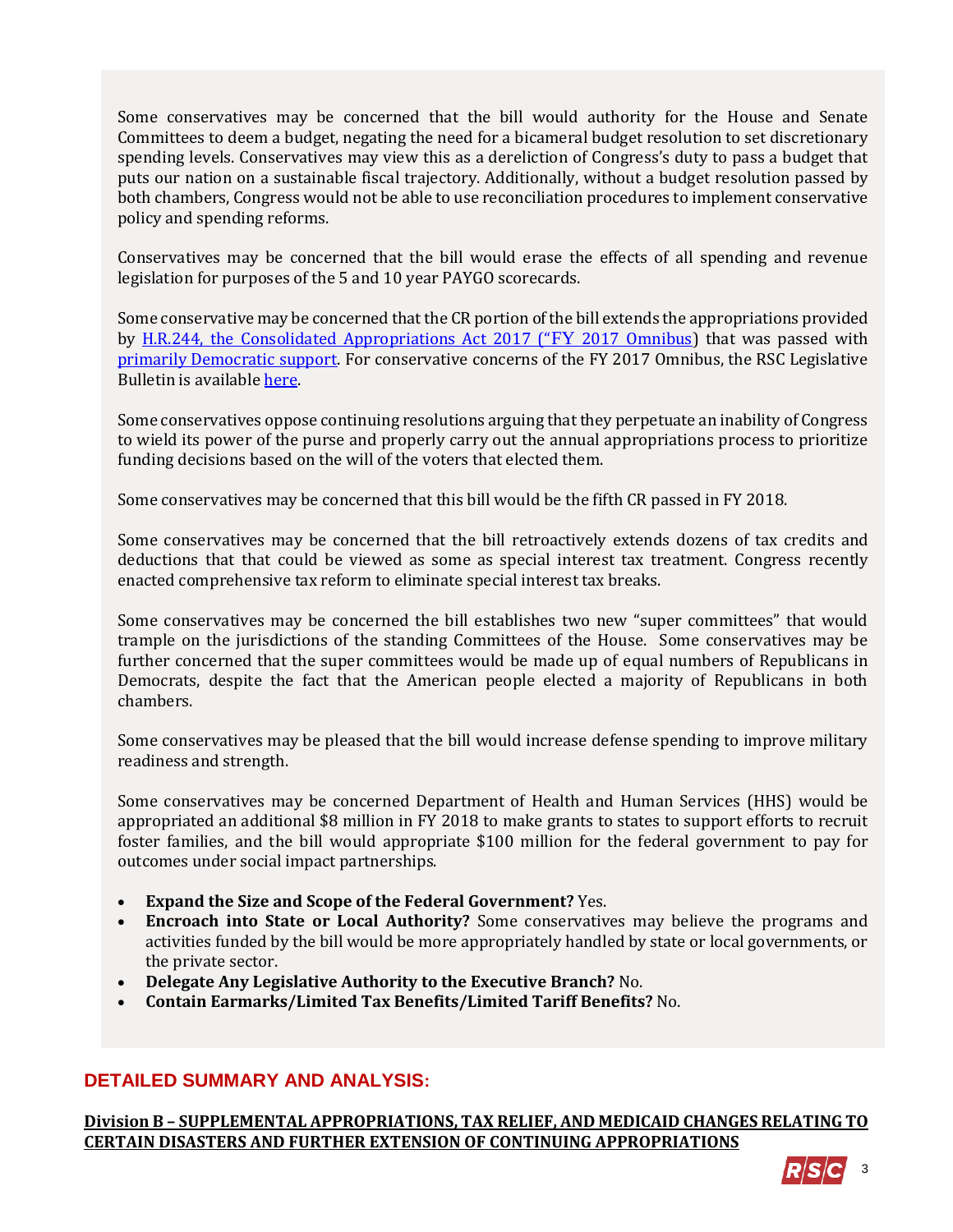## **Division B, Subdivision 1 – Disaster Relief Appropriations**

The bill would provide \$89.3 billion for programs and activities addressing the Hurricanes and wildfires of 2017. The funding would be emergency designated and therefore exempt from the Budget Control Act (BCA) discretionary spending limits.

In November, the President [requested](https://www.whitehouse.gov/sites/whitehouse.gov/files/omb/Letters/fy_2018_hurricanes_supp_111717.pdf) \$44 billion in additional disaster funding, along with \$59 billion in proposed offsets. This bill includes approximately twice the requested funding and none of the offsets for disaster spending.

Combined with the past two laws containing disaster funding [\(H.R. 601](https://gallery.mailchimp.com/d4254037a343b683d142111e0/files/86067b86-49d6-4a66-bc77-1f24be4448e0/RSC_Legislative_Bulletin_HR_601_Hurricane_Supplemental_Debt_Limit_CR_September_8_2017.pdf) an[d H.Res. 569\)](https://gallery.mailchimp.com/d4254037a343b683d142111e0/files/b7724285-4ed4-458a-996a-1652a1447149/RSC_Legislative_Bulletin_H.R._4008_Making_additional_supplemental_appropriations_for_disaster_relief_October_12_2017.02.pdf), disaster appropriations for the 2017 incidents would total about \$140 billion – none of which would be offset.

Agriculture: The bill includes \$3.6 billion for agriculture programs. The bill would provide \$2.6 billion for crops, trees, bushes, vines, and livestock losses, which can be provided in the form of grants and cover up to 85 percent of the loss. The bill would remove the annual cap on the Emergency Assistance for Livestock, Honey Bees and Farm-Raised Fish Program. The bill would include livestock sold for a reduced price in the Livestock Indemnity Program. The bill would increase the acreage for the Tree Assistance Program. The bill would provide \$941 million for conservation programs. The bill would provide \$184 million for rural development. The bill would provide \$24 million for the Emergency Food Assistance Program and \$14 million for the Special Supplemental Nutrition Program for Women, Infants, and Children (WIC).

Commerce Justice and Science: The bill would provide \$1.2 billion for CJS programs. The bill would provide \$600 million for the Economic Development Assistance (EDA). The bill would provide \$400 million for National Oceanic and Atmospheric Administration (NOAA). The bill would provide \$15 million for the Legal Services Corporation.

Defense: The bill would provide \$434 million for the Department of Defense to repair facilities and replace equipment.

Energy and Water: The bill would provide \$17.4 billion for Energy and Water programs. The bill would provide \$15 billion for Army Corps construction, including \$10.4 billion for areas affected by Hurricanes Harvey, Irma, and Maria, and \$4.6 billion for areas that had any flood disaster declaration between 2014 and 2017. The bill would provide \$770 million for Mississippi River and Tributaries, \$608 million for Operation and Maintenance, and \$810 for Flood Control and Coastal Emergencies.

Financial Services and General Government: The bill would provide \$1.8 billion for Financial Services and General Government programs. The bill would provide \$1.6 billion for the SBA Disaster Loans Program.

Homeland Security: The bill would provide \$24.7 billion for Homeland Security programs. The bill would provide \$23.5 for the FEMA Disaster Relief Fund (DRF). The bill would provide \$150 million for Customs and Border Protection (CBP) and \$64 million for Immigration and Customs Enforcement (ICE). The bill would provide \$835 million for the Coast Guard. The bill includes a provision to ensure religious non-profit organizations can qualify for disaster assistance. The bill would set the federal cost share for wildfire debris removal costs at 90 percent in 2017.

Interior and Environment: The bill would provide \$699 million for Interior and Environment programs.

Labor, Health, and Human Services: The bill would provide \$8.9 billion for Labor, health, and Human Services programs. The bill would provide \$131 million for the Department of Labor. The bill would allow the Virgin Islands to delay an Unemployment Insurance debt payment for one year. The bill would provide \$200 million for the Centers for Disease Control (CDC). The bill would provide \$650 million for Head Start. The bill would provide \$162 million for the Public Health and Social Services Emergency Fund. The bill

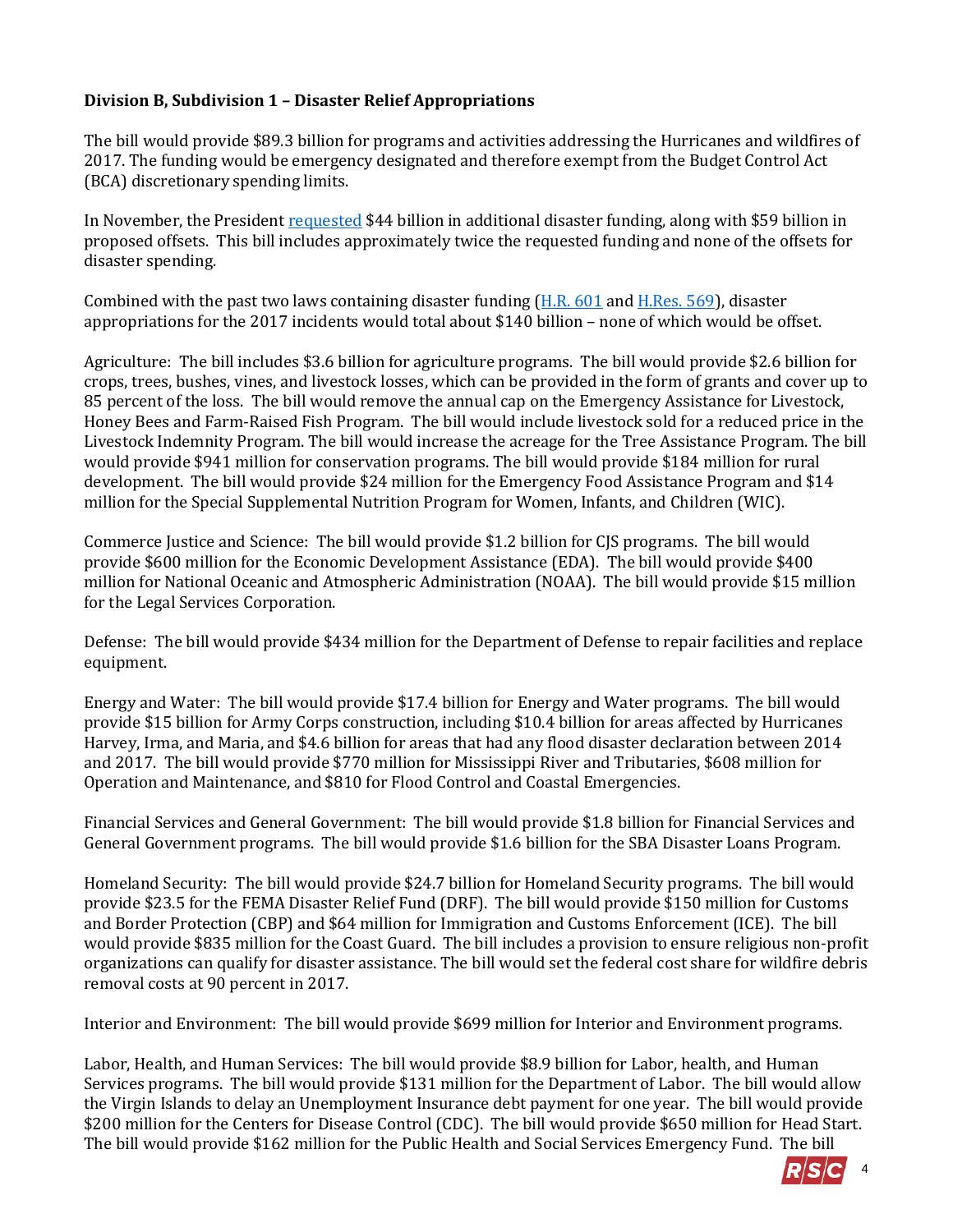would provide \$2.46 billion for elementary and secondary schools affected by disasters. The bill would forgive loans from hurricane Katrina to four Historically Black Colleges and Universities.

Military Construction and Veterans Affairs: the bill would provide \$815 million for Military Construction and Veterans Affairs programs. The bill would provide \$720 million for Department of Defense construction. The bill would provide \$94 million for the Department of Veterans Affairs.

Transportation, Housing and Urban Development: The bill would provide \$29.8 billion for Transportation, Housing and Urban Development programs. The bill would provide \$28 billion for the Community Development Block Grant program. The bill would provide \$1.4 billion for the Federal Highway Administration Emergency Relief program. The bill would provide \$115 million for the FAA. The bill would provide \$330 million for the Federal Transit Administration Emergency Relief program.

#### **Division B, Subdivision 2 – Tax and Medicaid for Disasters**

The bill would allow for penalty-free withdrawals from retirement savings accounts for those affected by wildfires in California. The withdrawals must be repaid within three years.

The bill would provide a tax credit to employers affected by wildfires in California. The credit would be equal to 40 percent of up to \$6,000 of the wages paid to an employee, without regard to whether the employee performs services.

The bill would suspend the limit on charitable contributions made for relief in areas affected by wildfires in California.

The bill would extend tax relief provided to those affected by Hurricanes Harvey, Irma, and Maria.

The bill would provide an additional \$3.6 billion of Medicaid funding for Puerto Rico and \$107 million for the Virgin Islands for the January 2018 – September 30, 2019 period. The bill would also provide an additional \$1.2 billion for Puerto Rico and \$36 million for the Virgin Islands if the Secretary of Health and Human Services certifies that they have "taken reasonable and appropriate steps" to improve its data collection and fraud control.

#### **CONTINUING APPROPRIATIONS**

The bill would extend discretionary appropriations for defense and non-defense programs through March 23, 2018. It would do so by extending the expiration date of the [September CR,](https://gallery.mailchimp.com/d4254037a343b683d142111e0/files/86067b86-49d6-4a66-bc77-1f24be4448e0/RSC_Legislative_Bulletin_HR_601_Hurricane_Supplemental_Debt_Limit_CR_September_8_2017.pdf) which provided continuing discretionary appropriations through December 8, 2017, and was subsequently extended by [H.J.Res. 123, the](https://gallery.mailchimp.com/d4254037a343b683d142111e0/files/7b9c40c5-76fb-4cc5-abbc-ad8e9f1f5b16/LB_HJRes_123_Dec_8_CR_FINAL.pdf)  [Continuing Appropriations Act](https://gallery.mailchimp.com/d4254037a343b683d142111e0/files/7b9c40c5-76fb-4cc5-abbc-ad8e9f1f5b16/LB_HJRes_123_Dec_8_CR_FINAL.pdf) through December 22, 2017, then by [H.R. 1370, Further Continuing](https://gallery.mailchimp.com/d4254037a343b683d142111e0/files/a56b88ed-0bc9-41df-befa-47f620eb0091/LB_Continuing_Resolution_Dec_22_FINAL.01.pdf)  [Resolution](https://gallery.mailchimp.com/d4254037a343b683d142111e0/files/a56b88ed-0bc9-41df-befa-47f620eb0091/LB_Continuing_Resolution_Dec_22_FINAL.01.pdf) through January 19, 2018, then by [H.R. 195, the Extension of Continuing Appropriations Act](https://gallery.mailchimp.com/d4254037a343b683d142111e0/files/ca799667-81aa-48b5-9171-eb873788463a/LB_Short_Term_CR_Jan_19_2018_to_Feb_8_FINAL.pdf) through February 8, 2018.

This bill would be the fifth CR passed this fiscal year.

The bill contains a number of anomalies--- provisions that enumerate exceptions to the duration, amount, or purposes for which those funds may be used for certain appropriations accounts or activities. The bill would appropriate an additional \$182 million to the Census Bureau for completing the 2020 census, increase funding to the Southeastern Power Administration from \$1 million to \$6.4 million, allow a \$350 million selloff from the Strategic Petroleum Reserve (SPR) to use for the SPR's Life Extension II project, would nearly double the amount of funding previously provided to the Department of Health's Indian Health Services program in the [CR passed by the House on December 21, 2018,](https://gallery.mailchimp.com/d4254037a343b683d142111e0/files/a56b88ed-0bc9-41df-befa-47f620eb0091/LB_Continuing_Resolution_Dec_22_FINAL.01.pdf) allow for new military construction projects, all reallocation of National Surface Transportation and Innovative Finance Bureau funding.

#### **INCREASE BCA DISCRETIONARY SPENDING CAPS**

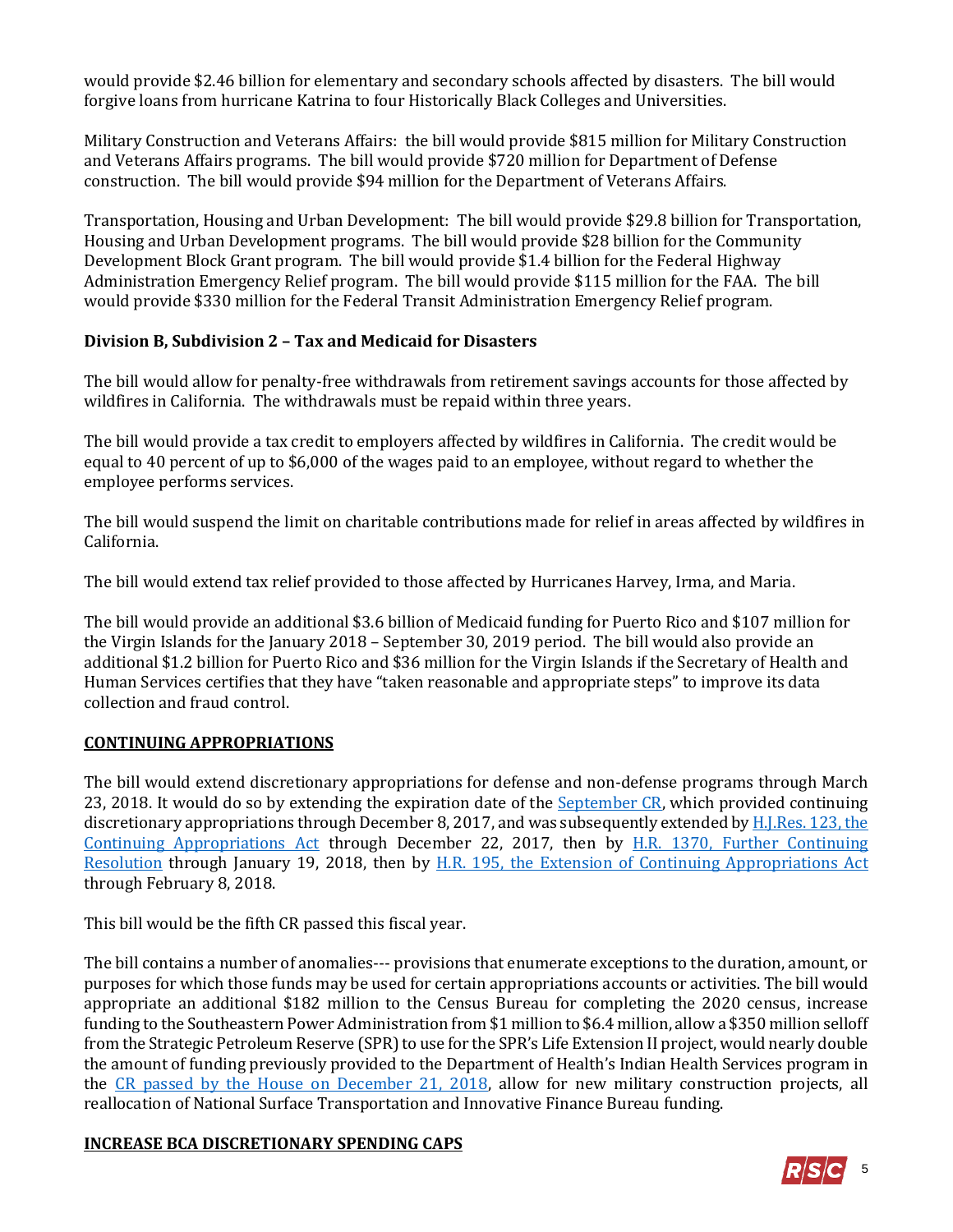**Background**: For the last several months, the White House, the Speaker, the Senate Majority Leader, and the House and Senate Minority Leaders have been negotiating a potential deal to increase the Budget Control Act (BCA) spending caps.

The BCA stablished caps on defense and non-defense discretionary spending. These caps are enforced by a mechanism called sequestration. When discretionary spending in either category exceeds its cap for that fiscal year, the sequestration process eliminates excess spending through across-the-board cuts to nonexempt programs.

**BCA Caps**: The current BCA caps, and the adjustment proposed under the current bill, is reflected in the table below. The bill would raise the defense cap for FY 2018 by \$80 billion and FY 2019 by \$85 billion. The bill would also raise the non-defense cap for FY 2018 by \$63 billion and FY 2019 by \$68. Together, the bill would increase the combined caps by \$296 billion over FY 2018 and FY 2019.

| <b>Budget Control Act (BCA) Discretionary Spending Caps</b> |               |               |               |               |               |               |               |               |  |  |
|-------------------------------------------------------------|---------------|---------------|---------------|---------------|---------------|---------------|---------------|---------------|--|--|
| In billions                                                 | <b>FY2014</b> | <b>FY2015</b> | <b>FY2016</b> | <b>FY2017</b> | <b>FY2018</b> | <b>FY2019</b> | <b>FY2020</b> | <b>FY2021</b> |  |  |
| <b>Defense</b>                                              | \$520         | \$521         | \$548         | \$551         | \$549         | \$562         | \$576         | \$590         |  |  |
| current law)                                                |               |               |               |               |               |               |               |               |  |  |
| <b>Defense</b>                                              |               |               |               |               | \$629         | \$647         |               |               |  |  |
| (raised)                                                    |               |               |               |               |               |               |               |               |  |  |
| <b>Non-Defense</b>                                          | \$492         | \$492         | \$518         | \$519         | \$515         | \$529         | \$543         | \$555         |  |  |
| (current law)                                               |               |               |               |               |               |               |               |               |  |  |
| <b>Non-Defense</b>                                          |               |               |               |               | \$578         | \$597         |               |               |  |  |
| (raised)                                                    |               |               |               |               |               |               |               |               |  |  |
| <b>Total</b>                                                | \$1,012       | \$1,014       | \$1,066       | \$1,070       | \$1,064       | \$1,091       | \$1,119       | \$1,145       |  |  |
| current law)                                                |               |               |               |               |               |               |               |               |  |  |
| <b>Total</b>                                                |               |               |               |               | \$1,207       | \$1,244       |               |               |  |  |
| (raised)                                                    |               |               |               |               |               |               |               |               |  |  |

The BCA caps have been adjusted on three occasions since enactment. Understanding those prior adjustments is useful for comparing the fiscal prudence of past deals to the one currently under consideration. Overall the precedent in past legislation to alter the BCA caps has been to couple those adjustments with offsets and spending controls. The following is a short description of the original legislation establishing the BCA caps and the three subsequent deals adjusting those caps:

#### **The Budget Control Act of 2011** (BCA)

- *Raised Debt Limit*: raised by over \$2 trillion dollars
- *Spending Controls*: Combined, two main components were projected to reduce the deficit by roughly \$2 trillion over the FY2012-FY2021 period.
	- 1) discretionary spending caps that came into effect in FY2012; and
	- 2) a \$1.2 trillion automatic spending reduction process that was initially scheduled to come into effect on January 2, 2013.
- *Balanced Budget Vote*: House and Senate each required to vote on balanced budget amendment.

#### **The American Taxpayer Relief Act of 2012** (ATRA)

- *Delayed Spending Reductions* Postponed the start of the automatic spending reductions until March 1, 2013. Consequently, this reduced the FY2013 spending reductions by \$24 billion.
- *Offsets***:** 
	- 1) adjusted FY2013 spending caps downward by \$4 billion and FY2014 by \$8 billion (about half of the total cost of the delay); and

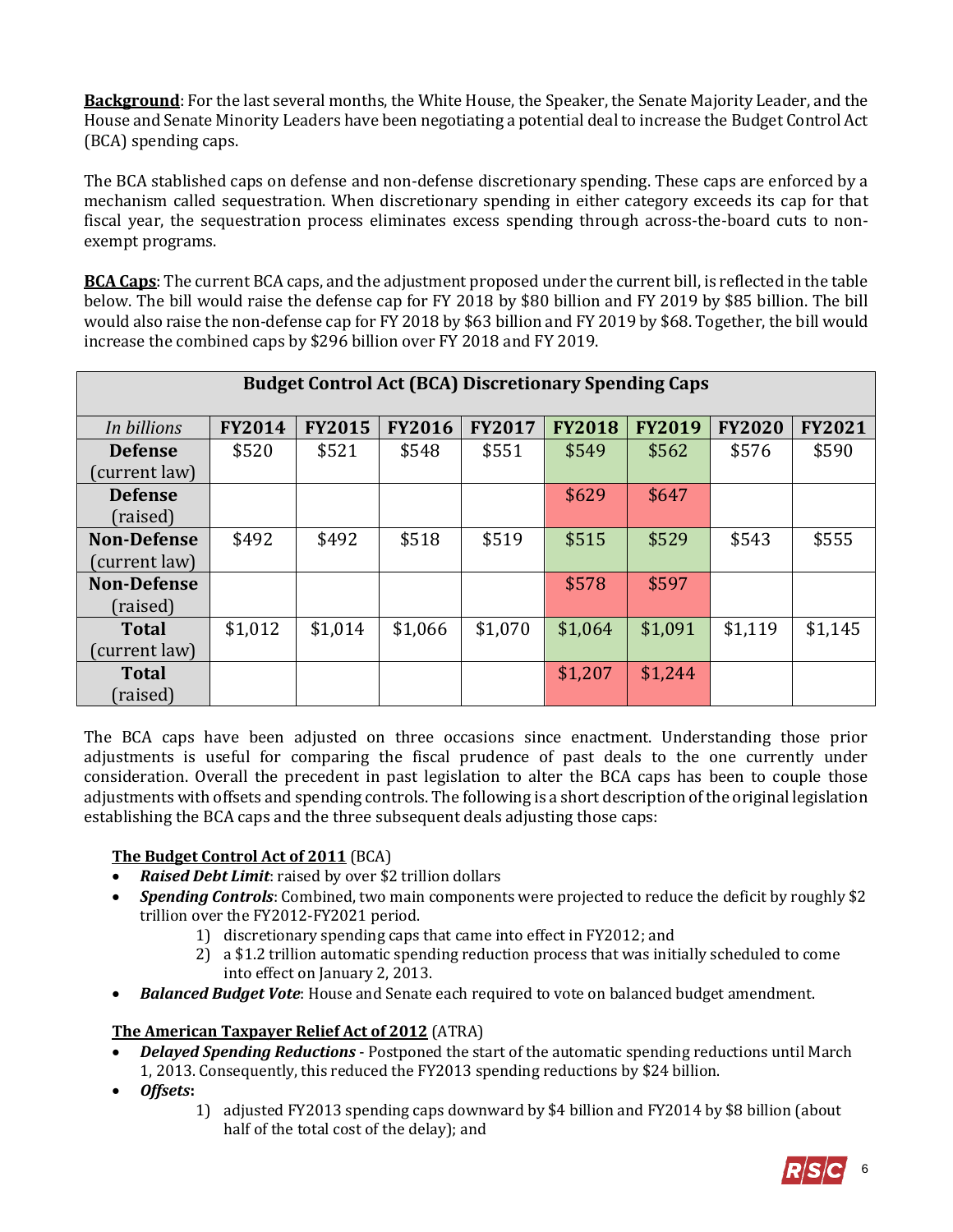2) raised revenue by permitting certain retirement accounts to be transferred to designated Roth accounts without distribution to offset the remaining cost of the legislation.

# **The Bipartisan Budget Act of 2013** (BBA 2013)

- *Raised Discretionary Caps*: increased caps for FY2014 (\$44 billion combined) and FY2015 (\$9 billion combined).
- *Offsets***:** 
	- o Extended the mandatory spending sequestration process by two additional years to FY2022 and FY2023 to reduce the deficit by a total of \$28 billion.
		- For the additional two years, the bill required the President to sequester the same percentage of mandatory budgetary resources in FY2022 and FY2023 as will be sequestered in FY2021.
	- o Dozens of specific deficit-reduction provisions to offset remainder of caps increase and reduce the deficit by between \$20 and \$23 billion.

#### **[The Bipartisan Budget Act of 2015](https://rsc-walker.house.gov/sites/republicanstudycommittee.house.gov/files/2015LB/RSC%20Legislative%20Bulletin%20--%20HR%201314%20Bipartisan%20Budget%20Act%20of%202015%20-%20Updated%20with%20Amendment%20--%20October%2028%202015.pdf)** (BBA 2015)

- *Raised Discretionary Caps***:** \$25 billion each in FY2016 and \$15 billion each in FY2017 (total \$79.4 billion). See the below chart "Congress Busts BCA Caps" from the Heritage Foundation for illustration of all caps adjustments.
- *OCO:* Established nonbinding targets for OCO in FY2016 and FY2017 (about \$31 billion increase overall)
- *Debt Limit Suspension*: Suspended the statutory debt limit until March 2017.
- *Offsets:* total of \$79.9 billion.
	- $\circ$  Extended mandatory spending sequestration process for FY2025 (\$14 billion savings).
	- $\circ$  Contained dozens of specific deficit reducing offsets, bu[t many were budgetary gimmicks.](https://rsc-walker.house.gov/sites/republicanstudycommittee.house.gov/files/2015LB/RSC%20Legislative%20Bulletin%20--%20HR%201314%20Bipartisan%20Budget%20Act%20of%202015%20-%20Updated%20with%20Amendment%20--%20October%2028%202015.pdf)

The three past cap deals combined increased the BCA caps by a total of \$179 billion dollars. That amount was spread over a five fiscal year period. The present deal would raise the caps by \$296 billion over FY 2018 and FY 2019. However, FY 2018 which started on October 1, 2017, is already approximately halfway over.

#### **PAYGO Nullification**

The bill would nullify the balances on the [5 and 10-year PAYGO scorecards](https://obamawhitehouse.archives.gov/omb/paygo_description/) at the time of enactment of the bill. The scorecards track the deficit impact of all legislation affecting mandatory spending and revenues over those time periods. Legislation increasing the deficit over those time periods triggers across the board cuts to non-exempt programs implemented by the Office of Management and Budget (OMB) to negate the net deficit.

#### **Deeming Resolutions**

The bill would authorize the chairmen of the House and Senate Budget Committee to establish for FY 2019 302(a) spending allocations for the House and Senate Appropriations Committees. This will set a topline discretionary spending level from which House and Senate Appropriators will then set 302(b) suballocations among the dozen appropriations subcommittees. This is a deeming [resolution.](https://fas.org/sgp/crs/misc/RL31443.pdf) The bill instructs the chairmen to do so after April 15, 2018 and on or before May 15, 2018.

#### **OFFSETS TO CAPS INCREASE**

The bill contains a number of provisions designed to offset a portion of the caps increase. These include the following:

- The bill would extend current law's expiration date on certain customs user fees.
- The bill would direct the Department of Homeland Security to collect about \$3.3 billion in aviation security service fees over FY 2026 and FY 2027.
- The bill extend several immigration fees associated with the visa waiver program, L-1 visas, and H-1B visas.

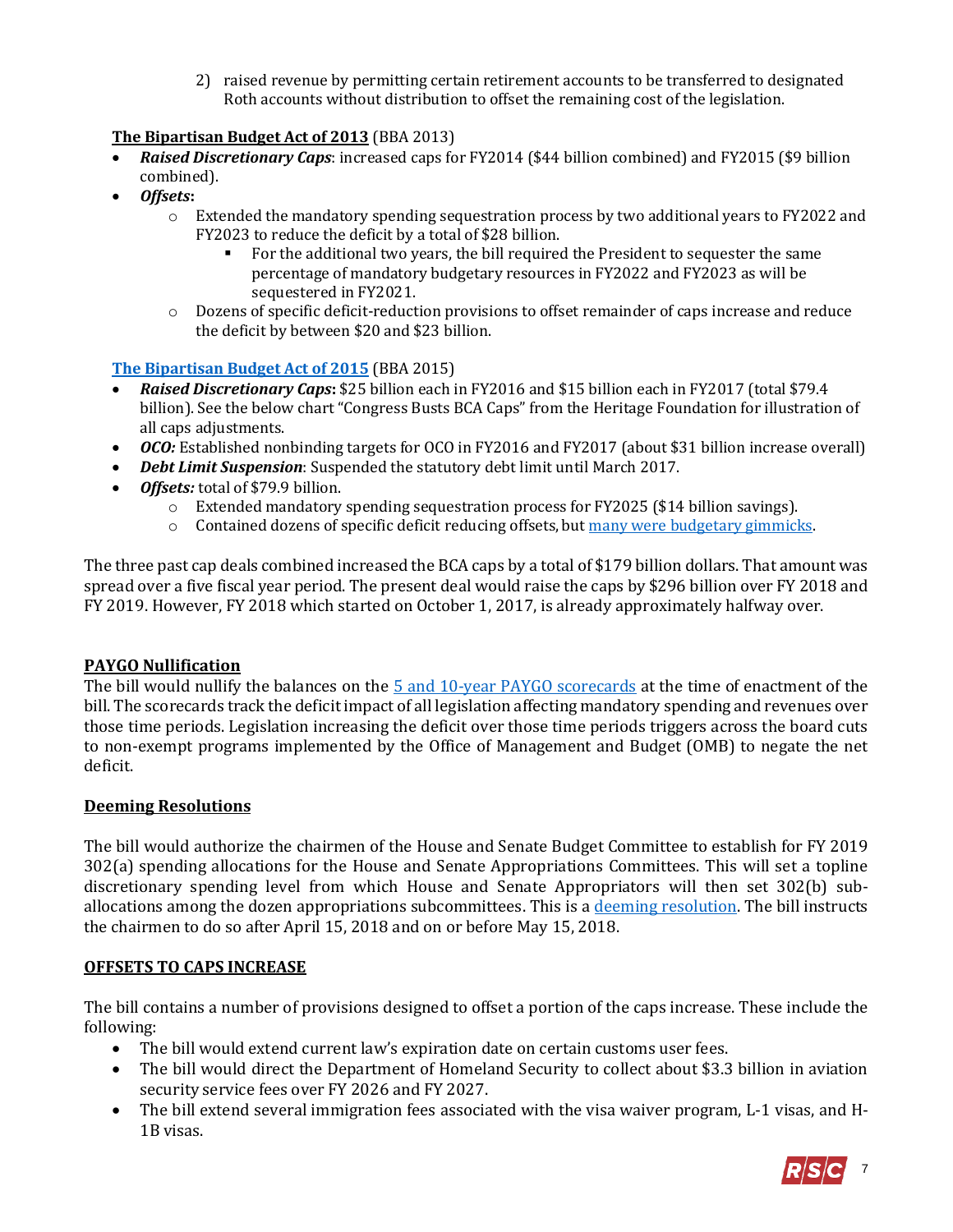- The bill would direct the Energy Department to sell from the Strategic Petroleum Reserve 100,000,000 barrels of crude between 2022 and 2027.
- The bill would reduce the amount of surplus funds that Federal Reserve Banks may maintain would be reduced by \$2.5 billion dollars, and this amount would have to be transferred to the Treasury's general fund.
- The bill would direct the Department of Labor to award grants to states to conduct a reemployment services and eligibility assessments program. Such a program is designed to help newly unemployed individuals find a job.

#### **Extension of Mandatory Sequestration**

[Section 251A of the BCA](https://www.law.cornell.edu/uscode/text/2/901a) called for \$1.2 trillion in overall budgetary savings over FY2013 to FY2021 in addition to the savings produced by the spending limits. These savings were to come from the enactment of a Joint Committee on Deficit Reduction bill. However, such a bill was not enacted, and as a result [the BCA](https://www.law.cornell.edu/uscode/text/2/901a) required that those savings be achieved through automatic spending reductions split evenly between nonexempt defense and non-defense spending (\$54.7 billion to each category). Cuts were applied proportionally to discretionary and mandatory programs within each category. The mandatory portion of the sequester has since been extended through FY 2025.

The bill would extend the mandatory sequester through FY 2027. According to the Office of Management and [Budget,](https://www.whitehouse.gov/sites/whitehouse.gov/files/omb/Letters/fy_2018_hurricanes_supp_111717.pdf) this extension would produce about \$44 billion in savings.

#### **JOINT SELECT COMMITTEES**

The would establish two joint select committees: 1) the Joint Select Committee on Solvency of Multiemployer Pension Plans; and 2) the Joint Select Committee on Budget and Appropriations Process Reform.

Each Committee would be made up of 16 Members – Four appointed by each of the Speaker of the House, the House Minority Leader, the Senate Majority Leader, and the House Minority Leader. The Committees could only report legislation that is supported by a majority of both the majority and minority members. Legislation reported by the Committees would be subject to expedited consideration in the Senate, but would still be subject to a 60-vote threshold.

The Joint Select Committee on Solvency of Multiemployer Pension Plans would have the goal to "improve the solvency of multiemployer pension plans and the Pension Benefit Guaranty Corporation." It would be directed to provide legislation and vote on a report to that effect. The committee would dissolve on December 31, 2018 or earlier if a report and legislation is submitted first.

The Joint Select Committee on Budget and Appropriations Process Reform would have the goal to "to reform the budget and appropriations process." It would be directed to provide legislation and vote on a report to that effect. The committee would dissolve on December 31, 2018 or earlier if a report and legislation is submitted first.

#### **DEBT LIMIT**

The bill would suspend the debt limit until March 1, 2019.

Previously, the debt limit was suspended by H.R. 601, the Continuing Appropriations Act, 2018 and [Supplemental Appropriations for Disaster Relief Requirements Act, 2017](https://gallery.mailchimp.com/d4254037a343b683d142111e0/files/86067b86-49d6-4a66-bc77-1f24be4448e0/RSC_Legislative_Bulletin_HR_601_Hurricane_Supplemental_Debt_Limit_CR_September_8_2017.pdf) until December 8, 2017. Since that date the Treasury has been utilizing so-called "[extraordinary measures](https://bipartisanpolicy.org/library/simplified-extraordinary-measures/)" to manage cash flow and temporarily alleviate the need to increase the debt limit. On December 8, 2017, total public debt subject to the debt limit was \$20.46 trillion.

#### **TAX EXTENDERS**

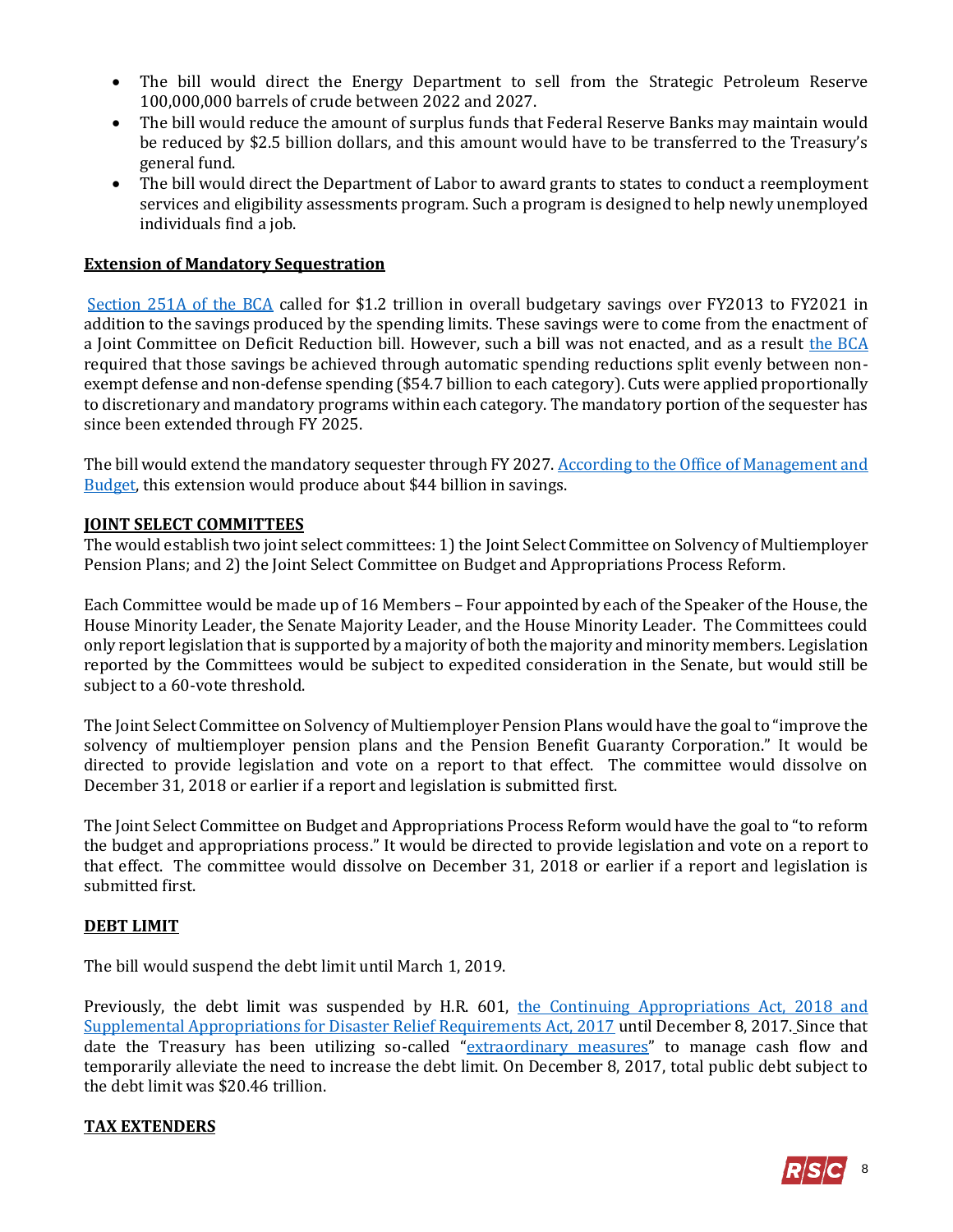The bill provides retroactive extensions of the following expired tax provisions through 2017:

- Exclusion from gross income of discharge of qualified principal residence indebtedness
- Treatment of mortgage insurance premiums treated as qualified residence interest
- Deduction for qualified tuition and related expenses
- Indian employment tax credit
- Railroad track maintenance credit
- Mine rescue team training credit.
- 3-year recovery period for race horses
- 7-year recovery period for motorsports complexes
- Accelerated depreciation for business property on an Indian reservation
- Election to expense mine safety equipment
- Special expensing rules for certain film, television, and theatrical productions
- deduction for income attributable to domestic production activities in Puerto Rico
- Empowerment zone tax incentives
- American Samoa economic development credit
- Credit for nonbusiness energy property
- Credit for new qualified fuel cell motor vehicles
- Credit for alternative fuel vehicle refueling property
- Credit for 2-wheeled plug-in electric vehicles
- Second generation biofuel producer credit
- The \$1.00 per gallon tax credit for biodiesel and biodiesel mixtures
- The small agri-biodiesel producer credit of 10 cents per gallon
- The \$1.00 per gallon production tax credit for diesel fuel created from biomass
- The fuel excise tax credit for biodiesel mixtures
- Production credit for Indian coal facilities
- Credit for facilities producing energy from certain renewable resources
- Credit for energy-efficient new homes
- Special allowance for second generation biofuel plant property
- Energy efficient commercial buildings deduction
- special rule for sales or dispositions to implement FERC or State electric restructuring policy for qualified electric utilities
- excise tax credits relating to alternative fuels

Other extensions:

- The bill would extend the rum cover over through the end of 2021.
- The bill would extend through December 18, 2018 the waiver of the statute of limitations with respect to excluding from gross income amounts received by wrongfully incarcerated individuals.

Miscellaneous Tax Reforms:

- The bill would make reforms as to improper levies on IRAs and certain other employer-sponsored retirement plans.
- The bill would modify user fee requirements for installment agreements with the IRS to pay tax bills.
- The bill would require the IRS to publish a simplified income tax return form designated a Form 1040SR, for use by persons who are age 65 or older by the close of the taxable year.
- The bill would create a deduction for attorneys' fees spent in connection with certain whistleblower cases.
- The bill would lessen the number of colleges subject to the excise tax on investment income.
- The bill directs the IRS to modify rules regarding hardship distributions from retirement accounts.
- The bill would expand Opportunity Zones, which have tax preferences, to Puerto Rico.
- The bill would allow combat zones to be eligible for income exclusion rules.

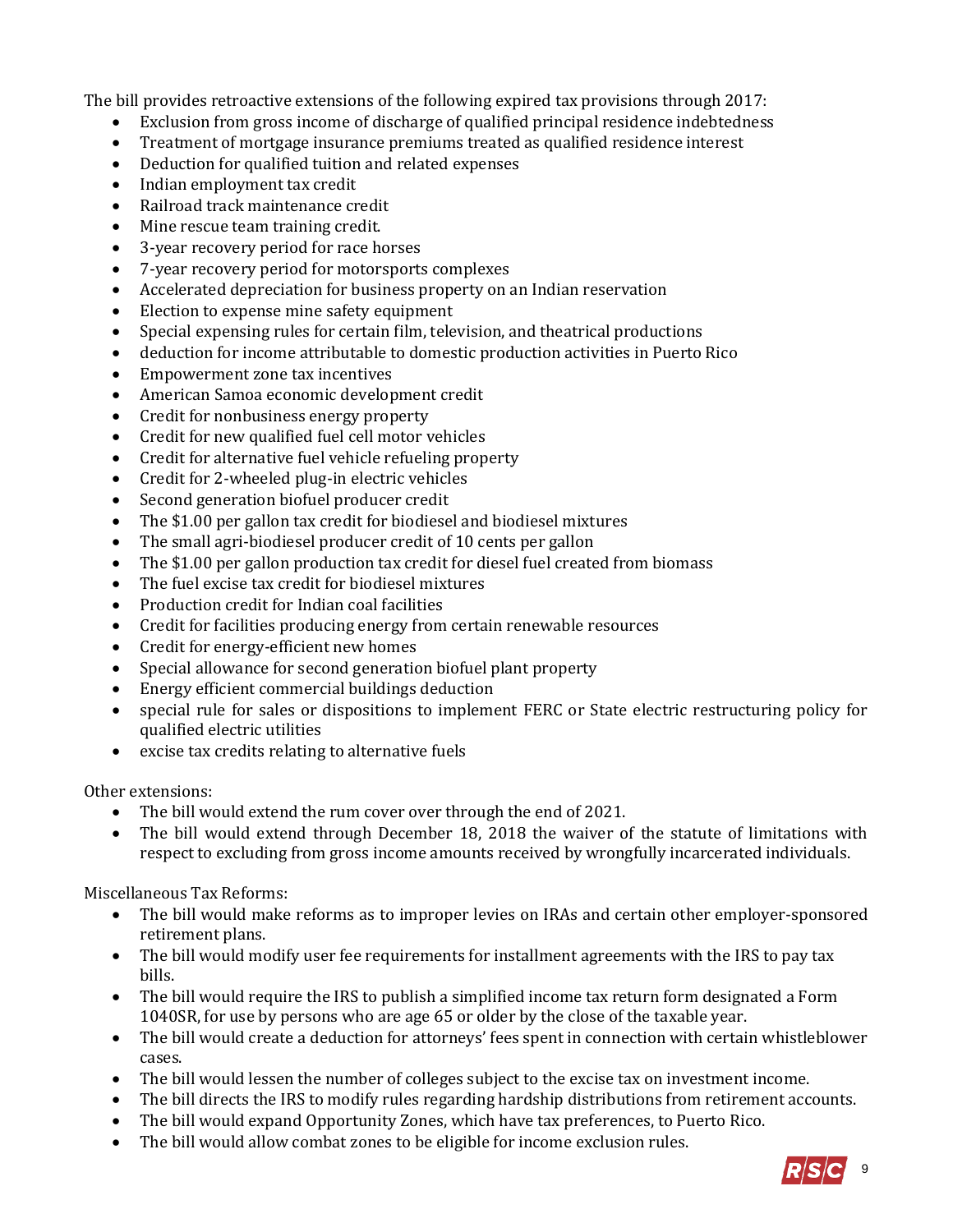- The bill would increase corporate installment payments for three months in 2020 and reduce them for the three next months.
- The bill would expand the Carbon Dioxide Sequestration Credit.
- The bill would allow the Treasury in 2021 to reallocate unused megawatt capacity to existing then new facilities.
- The bill would extend the oil spill excise tax.
- The bill would set a tax rate of 23.8% on C corporation timber gains.
- The bill would extend the credit for residential energy efficient property for all qualified property placed in service prior to 2022 and make modifications to the rate.
- The bill would largely reconcile the expiration dates and phaseout schedules for different properties with regard to the Investment Tax Credit.

## **HEALTH CARE PROVISIONS**

#### **Title I – CHIP**

#### **Section 50101. Funding extension of the Children's Health Insurance Program through fiscal year 2027.**

The January 2022 Continuing Resolution extended federal funding for the Children's Health Insurance Program (CHIP) for six years, through 2023, and reflected a bipartisan agreement between Senators Hatch and Wyden that gradually eliminated an Obamacare increase to the federal CHIP matching rate, but was otherwise generally a "clean" extension of policies first enacted on a primarily partisan basis by a Democrat-controlled Congress in 2009.

This section would provide an additional four-year extension of federal CHIP funding, through FY 2027, without making any major policy changes. It would also extend the Child Enrollment Contingency Fund, Qualifying States Option, and Express Lane Eligibility Option, and require states to maintain eligibility levels for CHIP children through FY 2027. Some conservatives may be concerned that extending CHIP through the budget window limits opportunities for congressional debate surrounding pertinent program issues. A legislative bulletin on the 2009 bill can be foun[d here.](https://rsc-walker.house.gov/sites/republicanstudycommittee.house.gov/files/documents/LB_011409_SCHIP.pdf)

This section would fund CHIP for FY 2024 through FY 2026 at "such sums as may be necessary." Funding for FY 2027 would be structured similarly to CHIP's FY 2015 and FY 2017 funding, with semiannual appropriations of \$7.65 billion. [Some conservatives](https://www.medpagetoday.com/publichealthpolicy/medicaid/68333) have raised concerns that some of the CHIP appropriation has historically exceeded outlays and been diverted to other, unrelated HHS programs and thus the formula-derived funding levels may be inflated. Many conservatives have raised concerns about the use of "such sums" in authorizing statute, given that it can lead to increased spending because it does not establish an upper bound. Some conservatives view "such sums" as a way to prevent redirection of the CHIP funds, however, given that states are limited in how much they can spend each year by their state allotment, which grows according to a statutory formula, and thus a "such sums" approach might not lead to additional spending.

#### **Section 50102: Extension of pediatric quality measures program.**

• This section would extend funding for the pediatric quality measures program through FY 2027.

#### **Section 50103: Extension of outreach and enrollment program.**

This section would extend funding for outreach and enrollment grants through FY 2027.

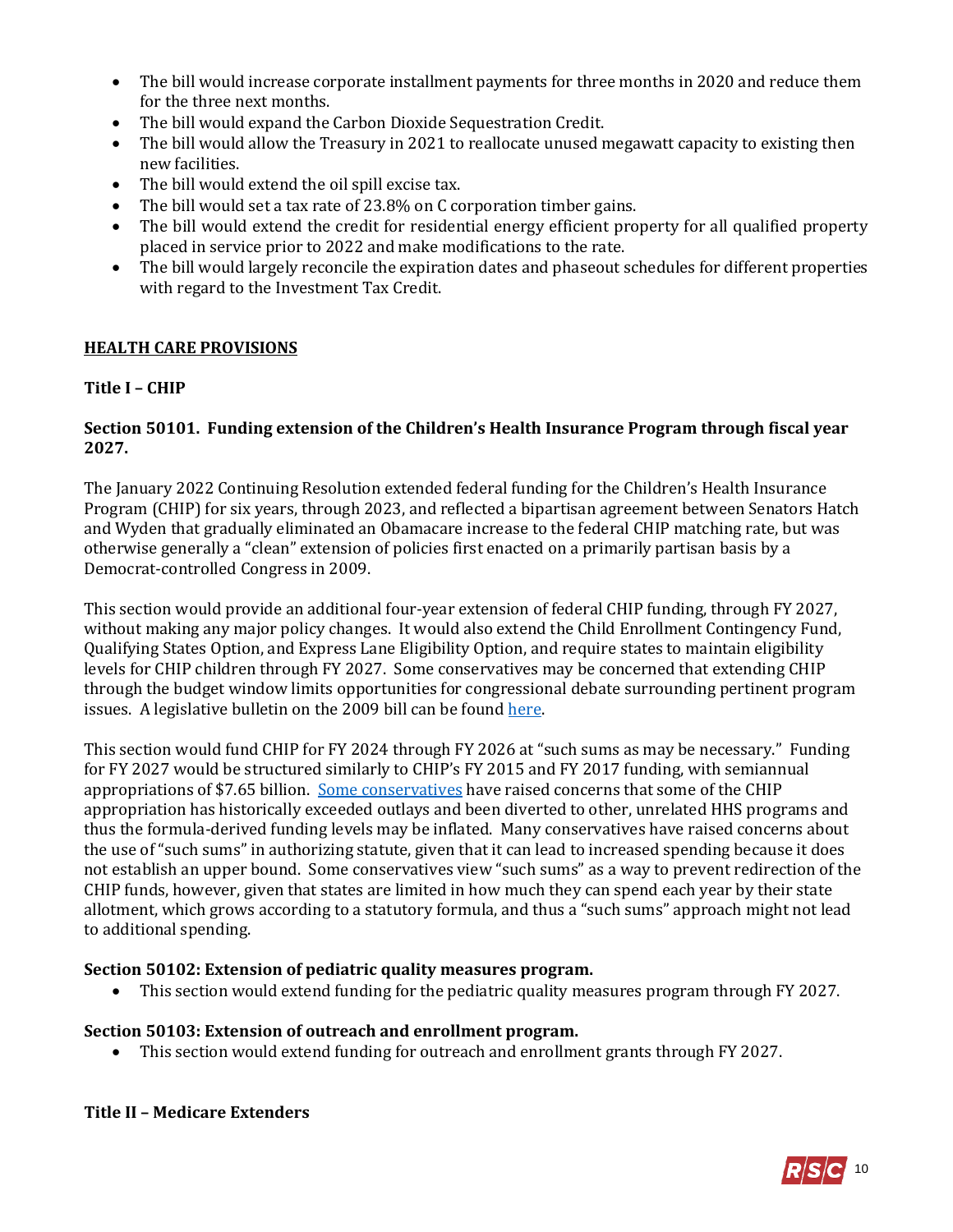## **Sec. 50201: Extension of Work GPCI Floor.**

 This section would extend the floor for the work geographic index under current law until January 1, 2020. GPCIs are adjustments that are applied to the physician payment formula to account for geographic variations in the costs of practicing medicine in the different areas of the country relative to the national average. In 2003, Congress set a "floor" of 1.0, meaning that physician payments in any given geographic area would not be reduced just because the relative cost of physician work was less than the national average.

# **Sec. 50202: Repeal of Medicare Payment Cap for Therapy Services; Limitation to Ensure Appropriate Therapy.**

 This section would repeal the Medicare "therapy caps" beginning on January 1, 2018. The "therapy caps" were first enacted as a cost control mechanism under the Balanced Budget Act of 1997, and include a separate \$1,980 cap on the amount of (1) physical therapy services and speech-language pathology services and (2) occupational therapy services that Medicare beneficiaries may consume each year. Congress has consistently acted to override any imposition of the caps, so some conservatives argue they function more as a budget gimmick than a spending limitation as the compounded cost of temporarily suspending the therapy caps has exceeded any original projected savings. This section would require the HHS Secretary to implement a targeted manual medical review process for outpatient therapy services provided after a beneficiary exceeds \$3,000 in annual claims, and require that providers indicate on such claims that services are medically necessary.

## **Sec. 50203: Medicare Ambulance Services.**

 This section would provide a five-year extension through December 31, 2022, of the urban (2 percent), rural (3 percent), and super-rural (22.6 percent) ground ambulance add-on payments and require annual cost reporting from providers and suppliers. It would also require the Secretary to develop a system to collect data from suppliers and providers, including cost, revenue, utilization, and any other information the Secretary determines appropriate.

# **Sec. 50204: Extension of Increased Inpatient Hospital Payment Adjustment for Certain Low-Volume Hospitals.**

 Qualifying low-volume hospitals receive add-on payments based on the number of Medicare discharges. Low-volume hospitals must be more than 15 road miles from the nearest hospital and have fewer than 1600 Medicare discharges. This section would provide a five-year extension of Medicare low-volume hospital payments through September 30, 2022, but modify payment adjustments based on total discharges starting on October 1, 2018.

#### **Sec. 50205: Extension of the Medicare-dependent Hospital (MDH) Program.**

 The Medicare-dependent hospital (MDH) program provides enhanced reimbursement to support rural health infrastructure and to support small rural hospitals for which Medicare patients make up a significant percentage of inpatient days or discharges. A hospital qualifies for the MDH program if it is located in a rural area, has no more than 100 beds, is not classified as a sole community hospital, and has at least 60 percent of inpatient days or discharges covered by Medicare. This section would extend the program through October 1, 2022.

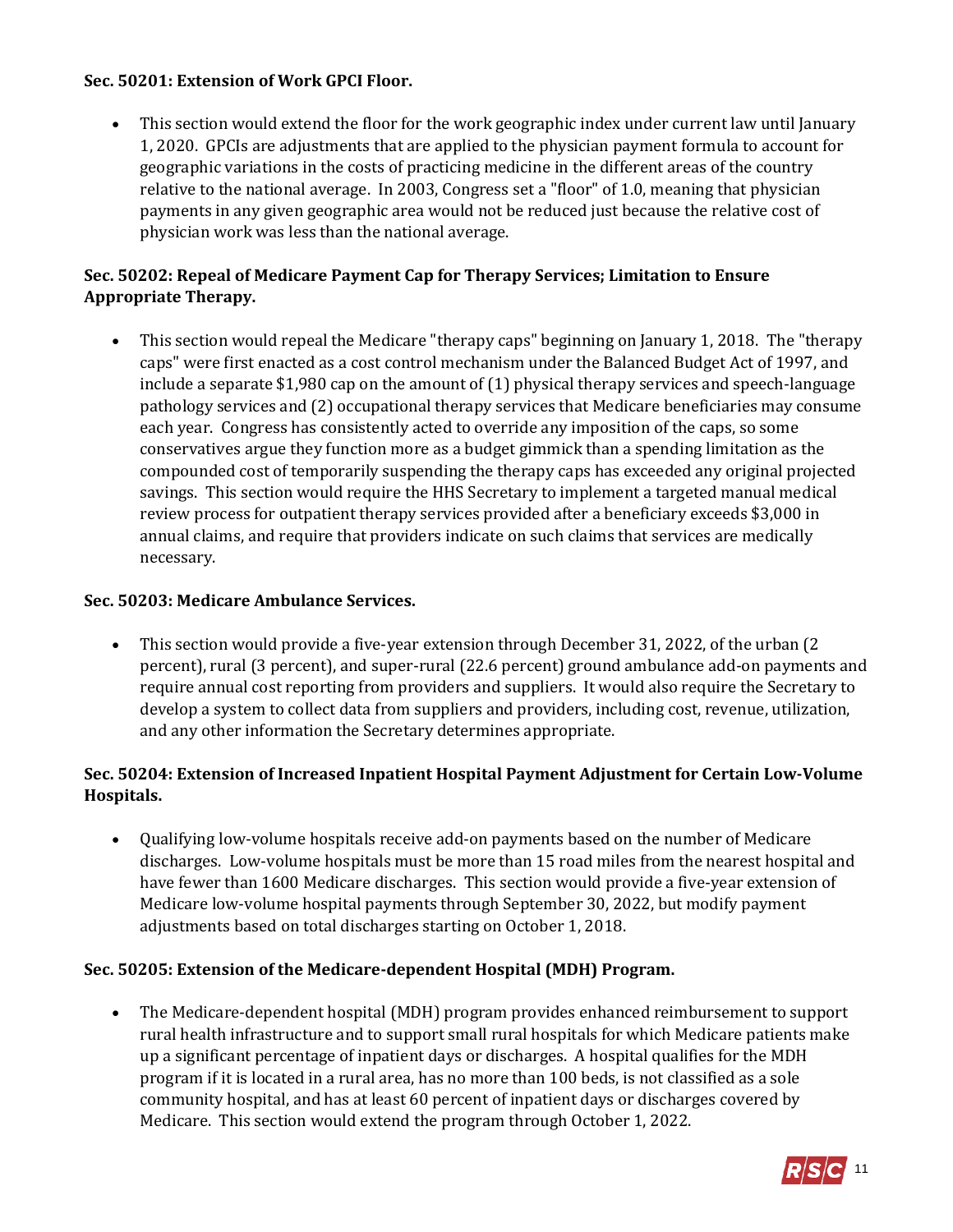#### **Sec. 50206: Extension of Funding for Quality Measure Endorsement, Input, and Selection; Reporting Requirements.**

• This section would provide \$7.5 million for each of FY 2018 and FY 2019 for the National Quality Forum's (NQF) review, endorsement, and maintenance of quality and resource use measures.

# **Sec. 50207: Extension of Funding Outreach and Assistance for Low Income Programs; State Health Insurance Assistance Program Reporting Requirements.**

 This section would extend funding for the State Health Insurance Program, the Area Agencies on Aging, and the National Center for Benefits and Outreach Enrollment for two years, through FY 2019, and require the Agency for Community Living (ACL) to publicly post funding and other grant information.

# **Sec. 50208: Extension of Home Health Rural Add-On.**

 This section would extend the add-on to payments made for home health services in rural areas for five years, through October 1, 2022, and modify the methodology to target the add-on payment to rural areas with a population density of six or fewer individuals per square mile. The home health add-on would be applied at three percent in FY 2018, and increase to four percent in FY 2019 before phasing down to three percent in FY 2020, two percent in FY 2021, and one percent in 2022. The section would also require the HHS Inspector General to analyze home health utilization and provide recommendations to Congress.

#### **Title III – Creating High Quality Results and Outcomes Necessary to Improve Chronic (CHRONIC) Care.**

# **Subtitle A** *–***Section 50301**: **Extending the Independence at Home Demonstration Program**

 This section would provide a two-year extension of the Independence at Home Demonstration program to give Congress additional time to evaluate its effectiveness and increase the cap on the total number of participating beneficiaries. The program has been found to save money.

#### **Section 50302: Expanding access to home dialysis therapy**

 This section would allow providers to use telehealth to monitor home dialysis patients, which is prohibited under current law.

#### **Subtitle B – Advancing Team-Based Care**

# **Section 50311. Providing continued access to Medicare Advantage special needs plans for vulnerable populations.**

 Medicare Advantage special needs plans (SNPs) are specifically designed to provide targeted care to individuals with special needs, including those who are (1) institutionalized (I-SNPs); (2) dually eligible for Medicare and Medicaid (D-SNPs); or (3) living with severe or disabling chronic conditions (C-SNPs). This section would permanently reauthorize the SNPs and make modifications to D-SNPs and C-SNPs.

# **Subtitle C -- Expanding Innovation and Technology**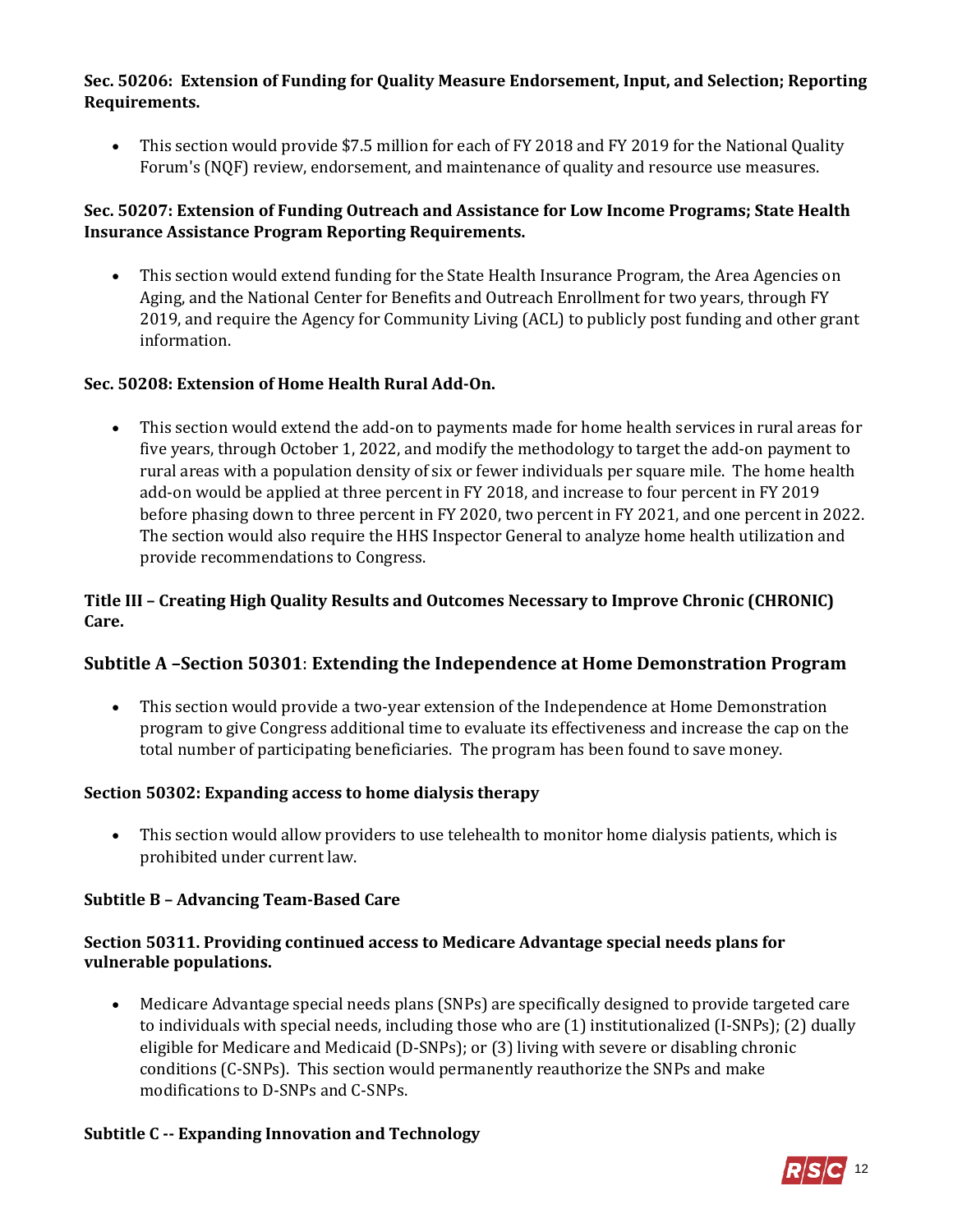## **Section 50321: Adapting benefits to meet the needs of chronically ill Medicare Advantage enrollees.**

 The Centers for Medicare and Medicaid Innovation (CMMI) is currently testing the [Medicare](https://innovation.cms.gov/initiatives/vbid/)  [Advantage Value-Based Insurance Design Model,](https://innovation.cms.gov/initiatives/vbid/) which provides Medicare Advantage plans with additional flexibility to tailor their plans to chronically-ill beneficiaries. The demonstration is currently limited to ten states and will be expanded to 25 total states in 2019. This section would expand the demonstration to all states in 2020.

## **Section 50322: Expanding supplemental benefits to meet the needs of chronically ill Medicare Advantage enrollees.**

 Under current law, MA plans must comply with specific criteria governing the provision of supplemental benefits. This section would give MA plans flexibility to offer additional supplemental benefits to chronically ill beneficiaries, beginning in 2020, as long as the supplemental benefits are not limited to primarily health related services and have a reasonable expectation of improving or maintaining the beneficiary's health or overall function.

## **Section 50323: Increasing convenience for Medicare Advantage enrollees through telehealth.**

 Under current law, Medicare provides limited coverage of telehealth services. This section would allow MA plans to include additional clinically-appropriate telehealth services, beyond those currently covered under Part B, in the annual bid amount beginning in 2020. The section requires the HHS Secretary to request comment on the types of telehealth services that should be considered as additional benefits, and the requirements for offering said benefits. The section also requires that the MA plan ensure that beneficiaries retain the right to decide whether to receive a service in person or via telehealth, and requires that MA plans that provide access to services via telehealth must also provide in person access.

## **Section 50324: Providing accountable care organizations (ACOs) the ability to expand the use of telehealth.**

 This section would allow accountable care organizations to expand the use of telehealth by applying the Next Generation ACO telehealth waiver criterion to the Medicare Shared Savings Program (MSSP) Track II and III, and two-sided risk ACO models with prospective assignment that CMMI tests or expands to improve flexibility.

# **Section 50325: Expanding the use of telehealth for individuals with stroke.**

 This section would permit physician payment in any area of the country for physician payments related to the diagnosis, evaluation, or treatment of an acute stroke, beginning January 1, 2019. Under current law, Medicare covers telehealth services for patients experiencing acute stroke symptoms only if the beneficiary presents in certain rural areas.

#### **Subtitle D -- Identifying the Chronically Ill Population**

# **Section 50331: Providing flexibility for beneficiaries to be part of an ACO.**

 This section would permit ACOs in the MSSP the option to have their beneficiaries assigned prospectively at the beginning of a performance year and give beneficiaries the option to voluntarily align to their main primary care provider's MSSP ACO. The section would require the

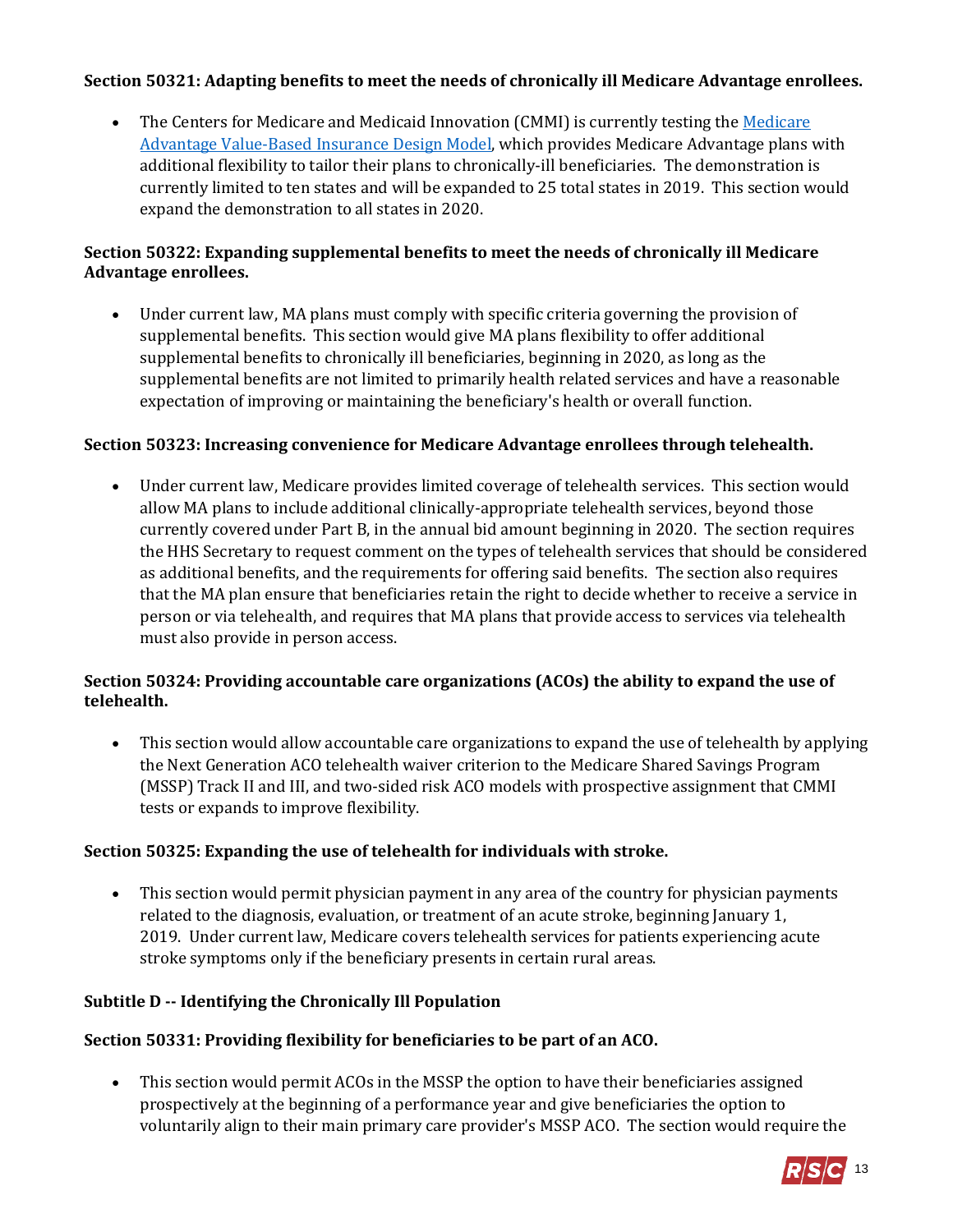Secretary to develop a process to notify beneficiaries of their ability to make the election as well as how to change the election. Nothing in the section would limit a beneficiary's freedom of choice to see any provider.

# **Subtitle E -- Empowering Individuals and Caregivers in Care Delivery**

## **Section 50341: Eliminating Barriers to Care Coordination under ACOs.**

 This section would establish a new voluntary ACO Beneficiary Incentive Program to allow certain two-sided risk ACOs to make incentive payments of up to \$20 for each qualifying service to all assigned beneficiaries that are receiving qualifying primary care services. The section would not provide ACOs with any additional Medicare reimbursement to cover the incentive payment costs. Additionally, the section would require the Secretary to report to Congress on the program's impact on expenditures and beneficiary health outcomes by October 1, 2023.

## **Section 50342: GAO study and report on longitudinal comprehensive care planning services under Medicare Part B.**

 This section would direct the Government Accountability Office (GAO) to report to Congress within 18 months of enactment on the development of a new payment code related to longitudinal care planning services for serious or life-threatening illnesses like Alzheimer's disease and cancer, which may not have a predictable trajectory.

# **Subtitle F -- Other Policies to Improve Care for the Chronically Ill**

## **Section 50351: GAO study and report on improving medication synchronization.**

 This section would direct GAO to report to Congress within 18 months of enactment on the prevalence and effectiveness of medication synchronization programs operated by Medicare or other payers. Medication synchronization is the practice of aligning prescription lengths and dispensing times, which can improve medication adherence for individuals with chronic conditions.

# **Section 50352: GAO Study and report on impact of obesity drugs on patient health and spending.**

 This section would direct GAO to report to Congress within 18 months of enactment on the use of obesity drugs on health outcomes and spending. Medicare Part D does not cover these drugs.

## **Section 50353: HHS study and report on long-term risk factors for chronic conditions among Medicare beneficiaries.**

 This section would require the HHS Secretary to report to Congress within 18 months of enactment on long-term Medicare cost drivers, including obesity, tobacco use, mental health conditions, and other factors that may affect individuals with chronic conditions.

#### **Section 50354: Providing prescription drug plans with parts A and B claims data to promote the appropriate use of medications and improve health outcomes.**

 Medicare beneficiaries may be eligible to enroll in medication therapy management (MTM) programs, which can help to coordinate prescription drug regimens. Under current law, however, Part D plan sponsors only have access to data regarding therapies provided outside of the Part D benefit if the beneficiary is also enrolled in the sponsor's Medicare Advantage plan.

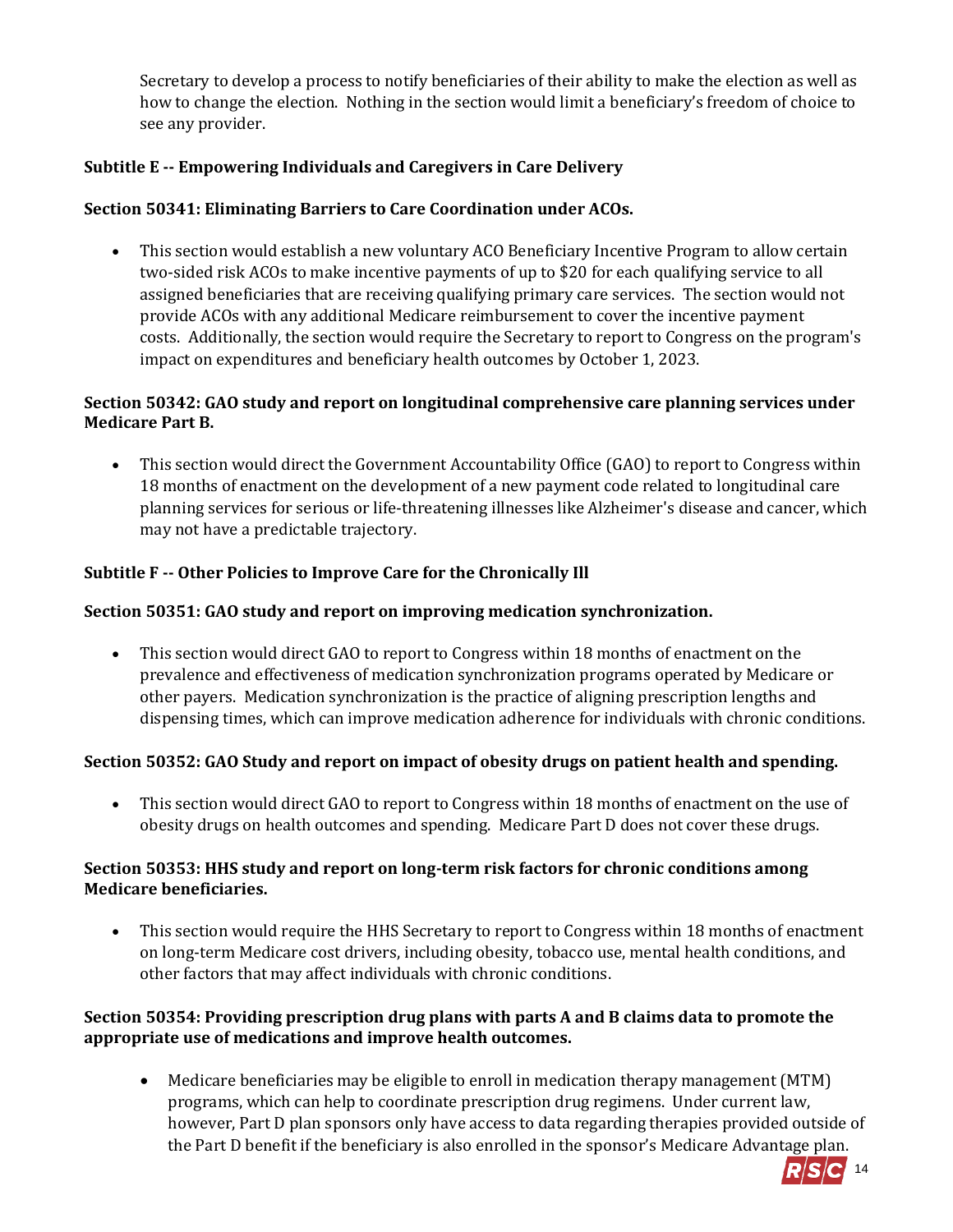This section would require the HHS Secretary to establish a process under which Part D plan sponsors could request CMS Part A and B claims data in order to optimize therapeutic outcomes through improved medication use, improved care coordination, and other purposes determined by the Secretary. Plan sponsors would not be permitted to use the data to inform coverage determinations, retroactively review coverage indications, facilitate enrollment changes, market benefits, or any other purposes determined such as the Secretary may prohibit to protect the identify of Medicare beneficiaries and protect the security of personal health information.

## **Title IV – Part B Improvement Act and other Part B Enhancements**

#### *Subtitle A – Medicare Part B Improvement Act*

#### **Section 50401: Home infusion therapy services temporary transitional payment.**

 The 21st Century Cures Act included two provisions affecting Medicare coverage of home infusion therapy. First, it applied the formula used for most Part B drugs, Average Sales Price (ASP) plus six percent, to Part B infusion drugs furnished through durable medical equipment. Medicare had reimbursed for these drugs at 95 percent of the Average Wholesale Price (AWP) since 2003, but the [HHS Office of the Inspector General](https://oig.hhs.gov/oei/reports/oei-12-12-00310.pdf) found that the formula was "unrelated to actual prices in the marketplace... and has cost Medicare millions of dollars." Second, 21st Century Cures created a new benefit to provide a single payment for items and skilled care furnished by home infusion suppliers -- including professional and nursing services, training and education, remote monitoring, and monitoring services -- whereas Medicare had previously only paid for the medication. The first 21st Century Cures provision became effective in January 2017 and the second will become effective in 2021. Some stakeholders have labeled this discrepancy a "coverage gap," and the disruption to provider payments may affect access to care for medically fragile beneficiaries. This section would create a new temporary Medicare payment system to provide a transitional payment for items and services furnished in coordination with home infusion drugs, beginning in 2019 and operating until the permanent payment system is finalized.

#### **Section 50402: Orthotist's and prosthetist's clinical notes as part of the patient's medical record.**

 This section would ensure that clinical notes created by an orthotist or prosthetist are considered part of the Medicare beneficiary's patient record in order to support claims of medical necessity. Medicare's current claims review process has resulted in payment denials for medically necessary orthotics and prosthetics due to insufficient evidence to support medical necessity.

## **Section 50403: Independent accreditation for dialysis facilities and assurance of high quality surveys**

 This section would allow renal dialysis facilities to use an outside agency to survey and accredit their facility for Medicare participation. Under current law, some Medicare providers may use an outside agency for accreditation purposes, but not dialysis facilities.

#### **Section 50404: Modernizing the application of the Stark rule under Medicare**

 This section would codify recen[t CMS modifications](https://www.cms.gov/Newsroom/MediaReleaseDatabase/Fact-sheets/2015-Fact-sheets-items/2015-10-30-2.html) of the physician self-referral regulations that are related to the use of signatures to document the terms of legal arrangements and when leases violate the [Stark laws.](https://www.cms.gov/Medicare/Fraud-and-Abuse/PhysicianSelfReferral/index.html?redirect=/physicianselfreferral/) The Stark laws prohibit physician self-referral, specifically prohibiting

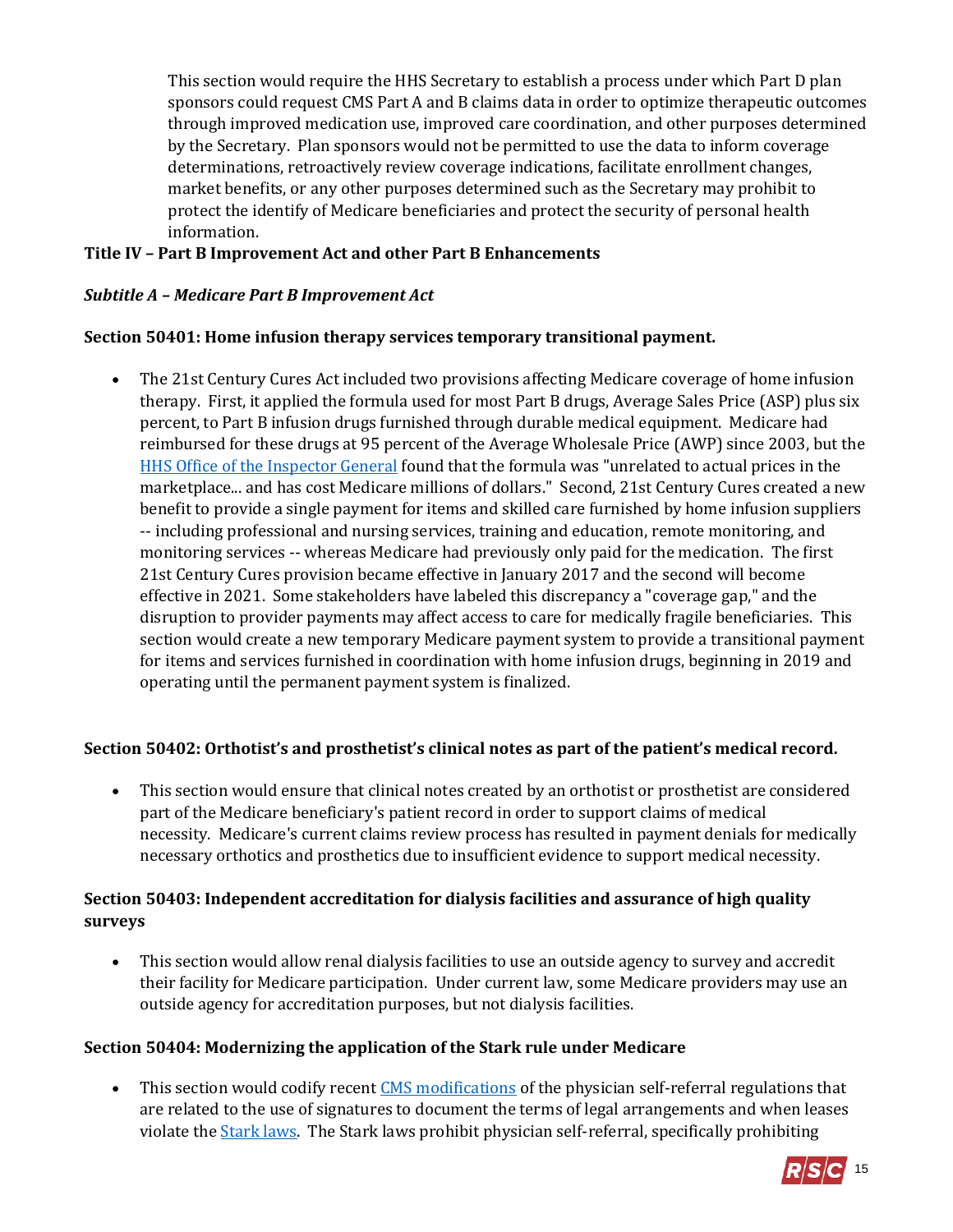physician referral of Medicare or Medicaid patients to other health care entities in which the physician or an immediate family member has a financial relationship and prohibiting the facility from billing CMS for any services performed related to such a referral. The regulatory updates generally sought to reduce burden by providing clarifying terminology and guidance.

#### *Subtitle B -- Additional Medicare Provisions*

# **Section 50411: Making permanent the removal of the rental cap for durable medical equipment under Medicare with respect to speech generating devices**

 This section would make the Steve Gleason Act permanent by repealing a provision that sunset the law in 2018. The Steve Gleason Act, passed in 2015, allows Medicare beneficiaries to purchase speech generating devices as durable medical equipment immediately, rather than requiring beneficiaries to rent the device for 13 months before becoming the owner of the device.

## **Section 50412: Increased civil and criminal penalties and increased sentences for Federal health care program fraud and abuse**

 This section would update and modernize numerous existing civil and criminal penalties that apply in instances of Medicare fraud. Many of these penalties have not been updated for 20 years.

#### **Section 50413: Reducing the volume of future EHR-related significant hardship requests**

 This section would remove a requirement in the Health Information Technology for Economic and Clinical Health (HITECH) Act that requires the Secretary to make meaningful use standards more stringent over time. The meaningful use standards were intended to incentivize providers to adopt electronic health records, but many providers have faced difficulties demonstrating compliance with the meaningful use requirements.

#### **Section 50414: Strengthening rules in case of competition for diabetic testing strips**

 This section would codify numerous beneficiary protections established in regulations for Medicare's competitive bidding program, under which Medicare relies on supplier bids to set the amount it pays for certain durable medical equipment, prosthetics, orthotics, and supplies (DMEPOS) items. Medicare beneficiaries have reported facing issues related to how CMS has enforced beneficiary protections, for example, providing evidence that CMS has not fully enforced the "50 Percent Rule" which is intended to ensure that suppliers make available at least half of all types of diabetes testing supplies on the market before enactment of the competitive bidding program. The section would also require additional reporting to ensure beneficiary access to diabetes testing supplies.

#### **Title V – Other Health Extenders**

#### **Section 50501. Extension for family-to-family health information centers.**

 This section would provide for a two-year extension of the Family-to-Family Health Information Center program at \$6 million a year, and provide for the creation of Family-to-Family Health Information Centers in the territories and for the Indian tribes. This program funds grants to assure that families of children with special health care needs are able to participate in all levels of decision-making and be satisfied with the services they receive.

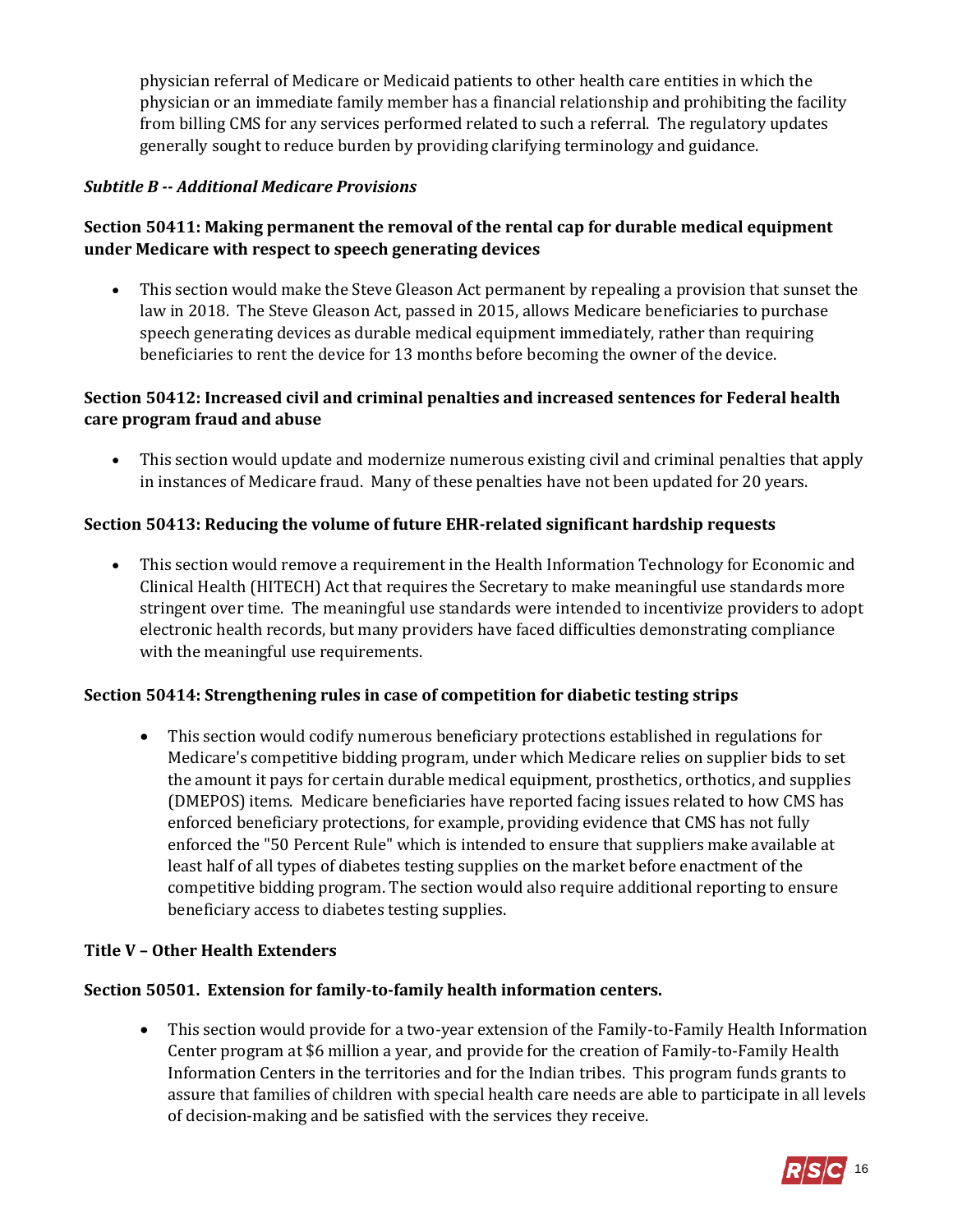## **Section 50502: Extension for sexual risk avoidance education**

 This section would provide for a two-year extension of the Sexual Risk Avoidance Education program (previously the Abstinence Education Program) at \$75 million a year. It would also require data collection on activities funded under the program, require the Secretary to evaluate the program, and allow unused funds to be distributed through a competitive grant process.

#### **Section 50503: Extension for personal responsibility education**

 This section would provide for a two-year extension of the Personal Responsibility Education Program (PREP) at \$75 million a year. This program provides federal funding for programs that teach about abstinence and contraception for the prevention of pregnancy and sexually transmitted infections.

## **Title VI – Child and Family Services and Supports Extenders**

#### *Subtitle A – Continuing the Maternal, Infant, and Early Childhood Home Visiting (MIECHV) Program*

#### **Section 50601: Continuing evidence-based home visiting program**

 This section provides a five-year extension of MIECHV, which provides grants to states to support evidence-based home visiting programs for at-risk families, at \$400 million per year.

#### **Section 50602: Continuing to demonstrate results to help families.**

 This section requires that states with MIECHV programs demonstrate improvements in certain statutorily-defined benchmark areas and develop a plan to meet outcomes if the state fails to demonstrate improvement.

#### **Section 50603: Reviewing statewide needs to target resources.**

 This section would require states to conduct a follow-up statewide needs assessment to determine where home visiting services are most needed by October 1, 2020, and allows the assessment to be combined or coordinated with a similar assessment required for the Maternal and Child Health Services Block Grant.

#### **Section 50604: Improving the likelihood of success in high-risk communities.**

 This section would require states to continue to prioritize serving families in the communities that are identified as most in need of home visiting services, and allows states to consider community resources or other service delivery requirements that may need to be developed for communities to operate at least one home visiting program.

#### **Section 50605: Option to fund evidence-based home visiting on a pay for outcome basis.**

 This section would allow states to use up to 25 percent of MIECHV funding to pay for home visiting services on a "pay for outcome" basis.

#### **Section 50606: Data exchange standards for improved interoperability.**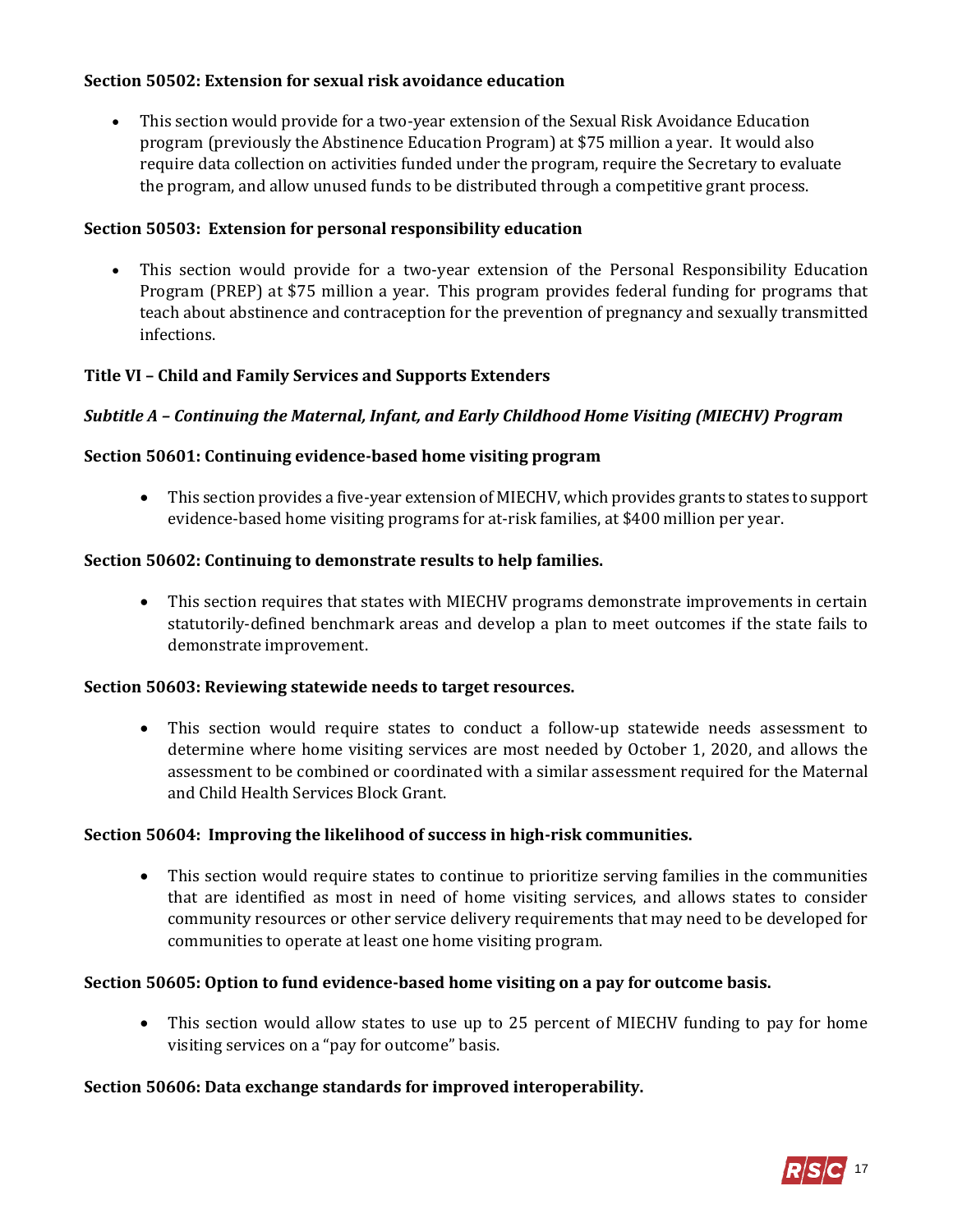This section would require HHS to develop data standards to help state agencies and the federal government exchange information related to home visiting programs.

# **Section 50607: Allocation of Funds.**

 This section would permit HHS to allocate MIECHV funds using census bureau data for states and an appropriate alternative data source for territories.

# *Subtitle B – Extension of Health Professions Workforce Demonstration Projects.*

# **Section 50611: Extension of health workforce demonstration projects for low-income individuals.**

 This section would extend the Health Workforce Demonstration Project created under Obamacare through FY 2019 at \$85 million per year.

## **Title VII—Family First Prevention Services Act**

The bill would allow states to utilize foster care and adoption appropriations under the Social Security Act for up to a year to pay for a portion of expenses related to the state's effort to provide mental health and substance abuse prevention services and parent skills training. Generally, eligible children include those that are at risk of entering foster care.

The bill would also allow states to utilize these appropriations for children that have been placed in foster care of a parent that is being treated for substance abuse. Additionally, the bill would allow these appropriations to be used fo[r kinship navigator programs.](http://www.childrensdefense.org/library/data/FCSIAA-kinship-navigator.pdf)

Similarly, the bill would allow states to use funds available under the Social Security Act for child welfare services to provide support to children in foster care for an unrestricted amount of time and after reunified with their family for a 15-month period.

States would be required to operate a case processing system before the 2028 fiscal year so that children can be better placed across state lines.

The bill would require the Department of Health and Human Services to make federal substance abuse prevention and treatment block grants to regional partnerships for FY 2017 - FY 2021. Grant applicants would have to require the applicant set goals for improving wellbeing of family as a whole including addressing substance abuse. HHS would also be required to consider the partnership's track record on child welfare, substance abuse treatment and mental health.

The bill would make reforms to licensing standards for family members seeking to foster a child, particularly requiring HHS to identify evaluation standards. States would have to describe how they gather child maltreatment information.

The bill would limit foster care maintenance payment support when a child is placed in a non-foster family home setting to two weeks unless certain exemptions exist. One such exemption would be that the setting is a qualified residential treatment program which is defined in the bill. The bill would set parameters for assessing and documenting children placed in a qualified residential treatment program.

The bill would require states to conduct criminal and child abuse background check on adults working in certain child care settings.

HHS would be appropriated an additional \$8 million in FY 2018 to make grants to states to support efforts to recruit foster families

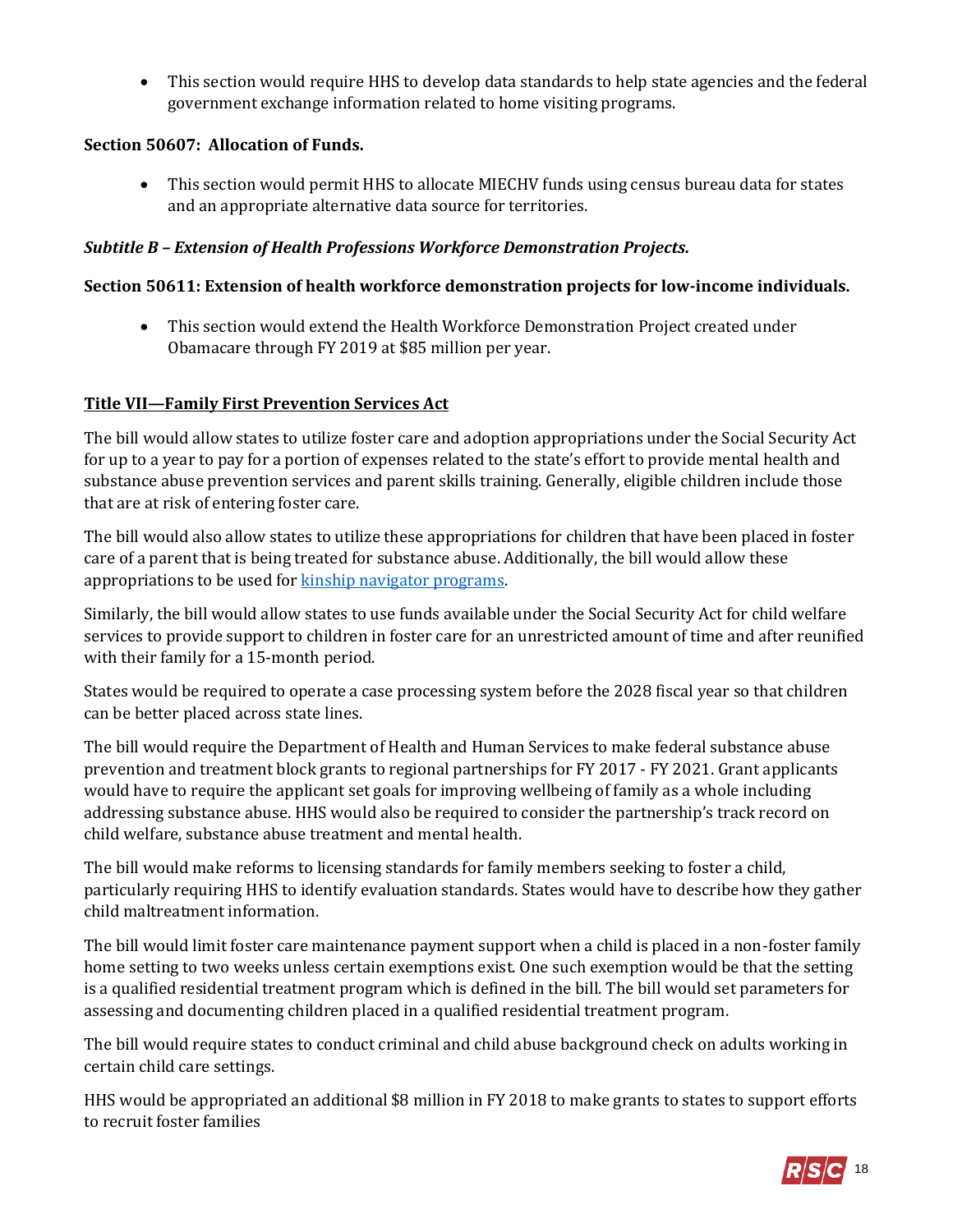The bill would reauthorize through FY 2021 several programs:

- 1) the Stephanie Tubbs Jones Child Welfare Services Program;
- 2) the promotion of safe and stable families program;
- 3) funding reservations for monthly caseworker visits and regional partnership grants, and
- 4) the Highest State Court Entitlement to Court Improvement Program.

The bill would make changes to the John H. Chafee Foster Care Independence Program. For instance, it would permit states to serve youth who have aged out of care and are not yet 23 years of age, and it would focus on kids 14 years old and over. The bill would allow HHS to reallocated unused funds from the program.

The will would extend the federal program providing states with incentive payments regarding legal guardianship at current levels for the next five fiscal years (through FY 2020).

As of July 1, 2024, the bill would change current law so that no income test would be used for purposes of determining a child's eligibility for adoption assistance, regardless of the child's age.

## **Title VIII Supporting Social Impact Partnerships to Pay for Results**

The bill would appropriate \$100 million for the federal government to pay for outcomes unde[r social](https://mainstreetadvocacy.com/social-impact-partnerships/)  [impact partnerships.](https://mainstreetadvocacy.com/social-impact-partnerships/)

#### **Title IX – Public Health Programs**

#### **Section 50901. Extension for community health centers, the National Health Service Corps, and teaching health centers that operate GME programs.**

This section would provide for a two-year extension of funding for (1) Community Health Centers, (2) the National Health Service Corps (NHSC), and (3) the Teaching Health Center Graduate Medical Education (THCGME) program created under Obamacare. When combined with funding previously provided in the December 2017 Continuing Resolution and the Disaster Tax Relief and Airport and Airway Extension Act, this section would provide:

- for Community Health Centers, \$3.8 billion in mandatory funding in FY 2018 and \$4 billion for FY 2019. Some conservatives may be concerned that this represents an additional \$0.6 billion in new mandatory funding relative to the bill that the House passed Monday.
- For NHSC, \$310 million for each of FY 2018 and FY 2019.
- For THCGME, \$126.5 million for each of FY 2018 and FY 2019.

#### **Section 50902: Extension for special diabetes programs.**

• This section would provide for a two-year extension of the Special Diabetes Program for Type 1 diabetes and the Special Diabetes Program for Indians. When combined with funding provided in previous legislation, this section would provide \$150 million for each program for each of FY2018 and FY 2019.

#### **Title X – Miscellaneous Health Care Policies**

#### **Section 51001. Home health payment reform.**

 This section would require the Secretary to reform the current home health payment system to implement a 30-day episode for payment beginning on January 1, 2020.

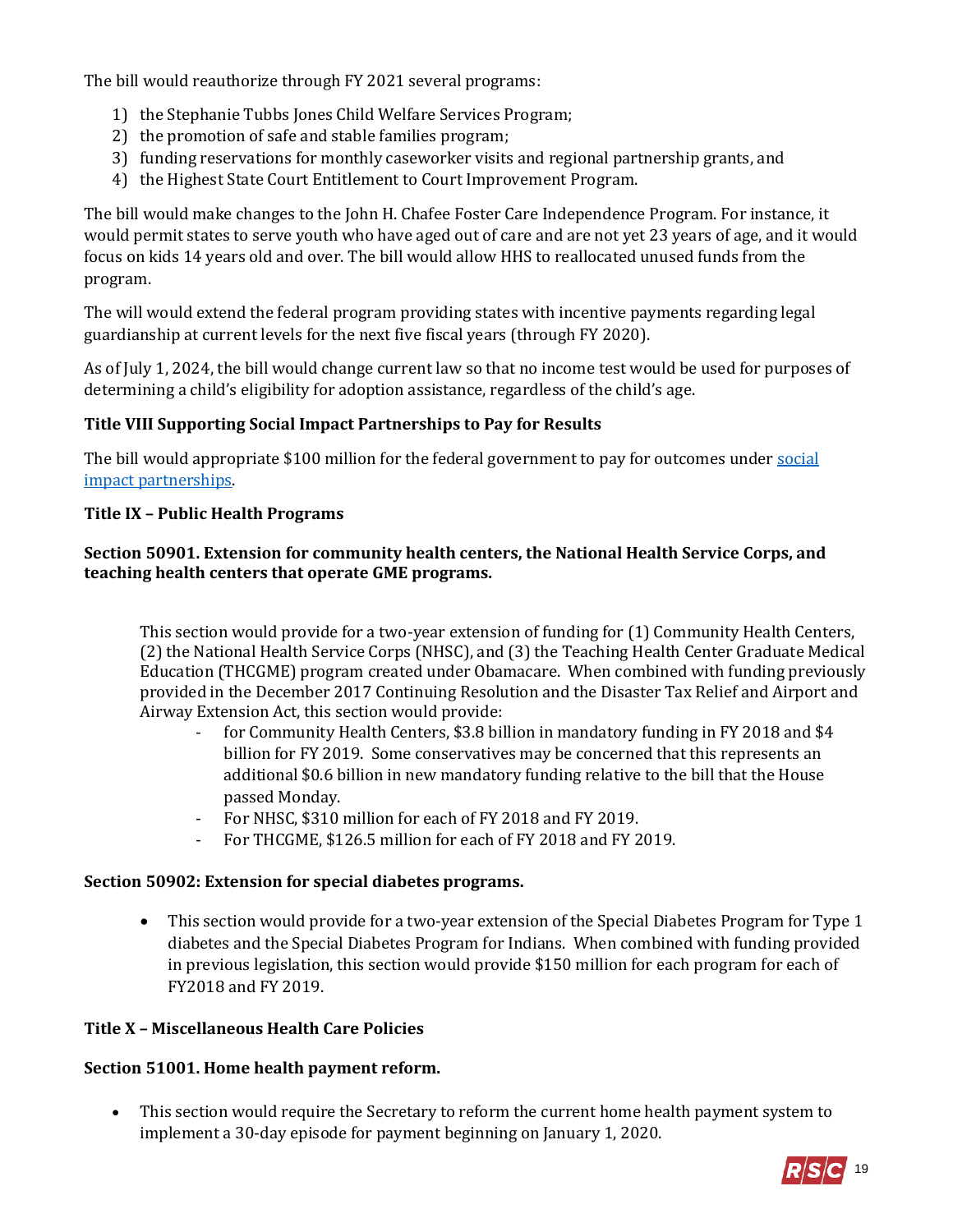## **Section 51002: Information to satisfy documentation of Medicare eligibility for home health services**

 This section would permit CMS to use records created by home health providers to determine a Medicare beneficiary's eligibility for home health services, in addition to physician records required under current law.

## **Section 51003: Technical amendments to Public Law 114-10**

 This section includes certain technical amendments to the Medicare Access and CHIP Reauthorization Act (MACRA) of 2015, which correct drafting errors and provide CMS with additional flexibility to ensure participation for eligible physicians, in line with congressional intent.

## **Section 51004: Expanded access to Medicare intensive cardiac rehabilitation programs**

 This section provides the Secretary with additional flexibility to qualify providers of intensive cardiac rehabilitation.

#### **Section 51005: Extension of blended site neutral payment rate for certain long-term care hospital discharges; temporary adjustment to site neutral payment rates.**

 This section would provide a two-year delay of a current law policy requiring site neutral discharges for long-term care hospitals (LTHCs) to be reimbursed as a blend of the site neutral payment rate and the LTCH payment rate. The section would also reduce the LTCH market basket update by 4.6 percent to offset the delay.

## **Section 51006: Recognition of attending physician assistants as attending physicians to serve hospice patients.**

 This section would allow physician assistants to serve as the attending physician for the purposes of establishing and reviewing the hospice plan of care. Similar to nurse practitioners, physician assistants would not be permitted to certify or recertify hospice care.

## **Section 51007: Extension of enforcement instruction on Medicare supervision requirements for outpatient therapeutic services in critical access and small rural hospitals**

 This section would provide a one-year extension of a current law policy that blocks CMS from enforcing direct supervision rules for outpatient therapy services in critical access and small rural hospitals.

## **Section 51008: Allowing physician assistants, nurse practitioners, and clinical nurse specialists to supervise cardiac, intensive cardiac, and pulmonary rehabilitation programs.**

 This section would permit a physician assistant, nurse practitioner, or clinical nurse specialist to supervise a cardiac, intensive cardiac, or pulmonary rehabilitation program beginning on January 1, 2024. Under current law, physicians must supervise these programs.

## **Section 51009: Transitional payment rules for certain radiation therapy services under the physician fee schedule.**

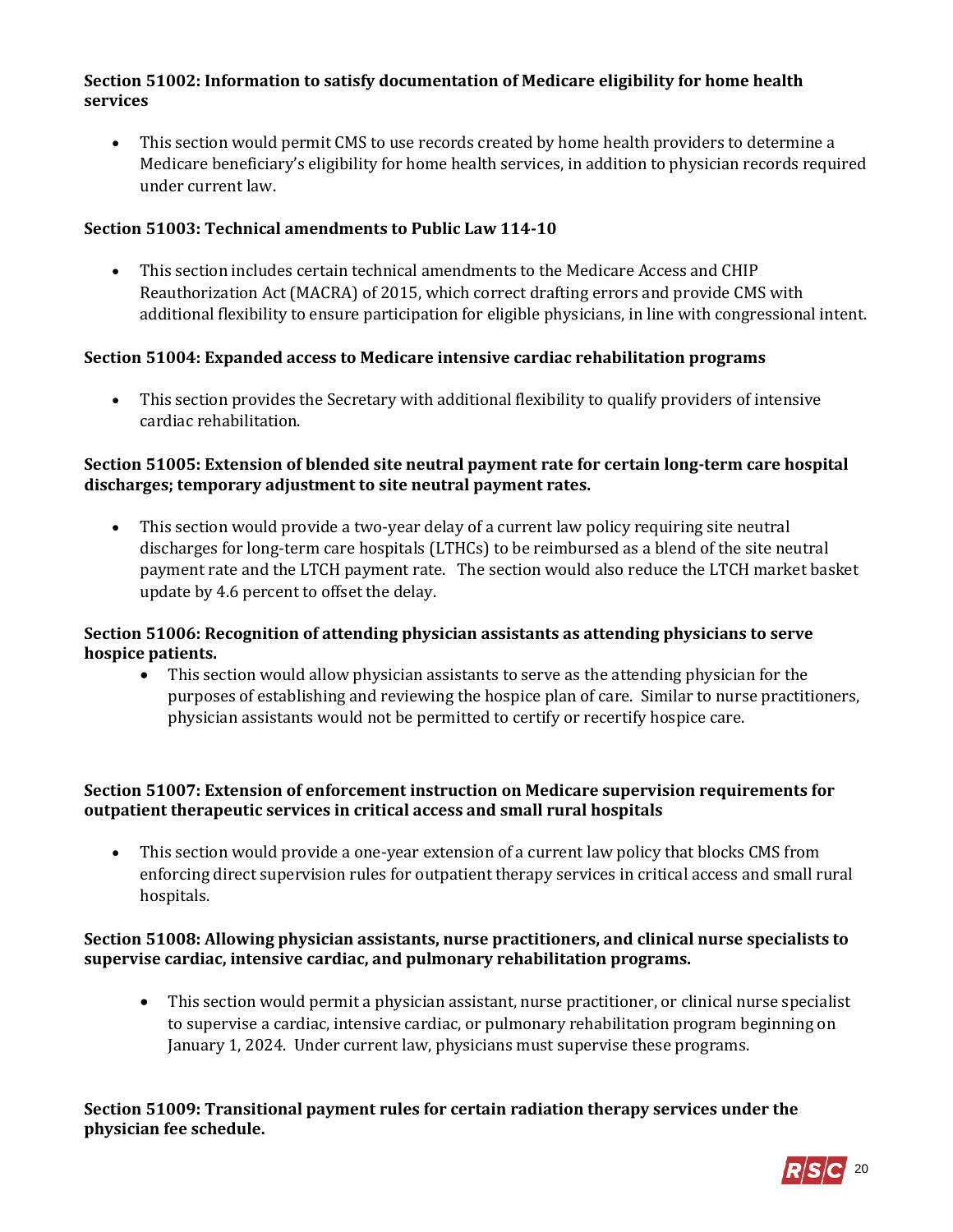This section would extend current payment levels for certain radiation therapy services through 2019.

# **Title XI – Protection Seniors' Access to Medicare Act**

## **Section 52001: Repeal of the Independent Payment Advisory Board.**

 The IPAB, created as a part of Obamacare, was established to develop proposals to "reduce the per capita rate of growth in Medicare spending." The Secretary is required to implement these proposals unless Congress acts to achieve the same savings in a different manner. IPAB action is triggered if the projected five-year average growth in per capita Medicare program spending exceeds a specified target. There are numerous concerns with how the IPAB is structured and the amount of **power** an unelected board of 15 members would have over the Medicare system. The IPAB would remove Medicare spending decisions from Congress and place them with an unelected board that has no obligation to engage in public notice or comment. This section would fully repeal the IPAB. The House advanced a similar measure in November 2017 with strong bipartisan support.

# **Title XII – Offsets**

# **Section 53101: Modifying reductions in Medicaid Disproportionate Share Hospital (DSH) allotments.**

 This section would eliminate current law reductions to the Medicaid Disproportionate Share Hospital (DSH) payments for FY 2018 and FY 2019, and offset the delay by increasing DSH reductions by \$8 billion in FY 2021 - 2025. Certain hospitals that treat a large number of low income patients are eligible for Medicaid DSH payments to help offset losses from treating uninsured patients and low Medicaid reimbursement rates.

# **Section 53102: Third party liability in Medicaid and CHIP.**

 This section would modify provisions governing third party liability in the Medicaid and CHIP programs to ensure other responsible parties pay claims first.

# **Section 53103: Treatment of lottery winnings and other lump-sum income for purposes of income eligibility under Medicaid.**

 This section would require states to consider lottery winnings and other lump sum income for the purposes of determining Medicaid eligibility over a period of months. Under current law, lump sum payments are only considered for Medicaid eligibility purposes during the month in which they are earned.

# **Section 53104: Rebate obligation with respect to line extension drugs.**

 Under current law, an alternative rebate formula applies to line extension drugs, or new formulations of an existing brand name drug, for the purposes of the Medicaid Drug Rebate Program. This section would clarify that the rebate for line extension drugs is the greater of either (1) the base rebate plus the additional rebate or (2) the base rebate plus the line extension rebate.

# **Section 53105: Medicaid Improvement Fund.**

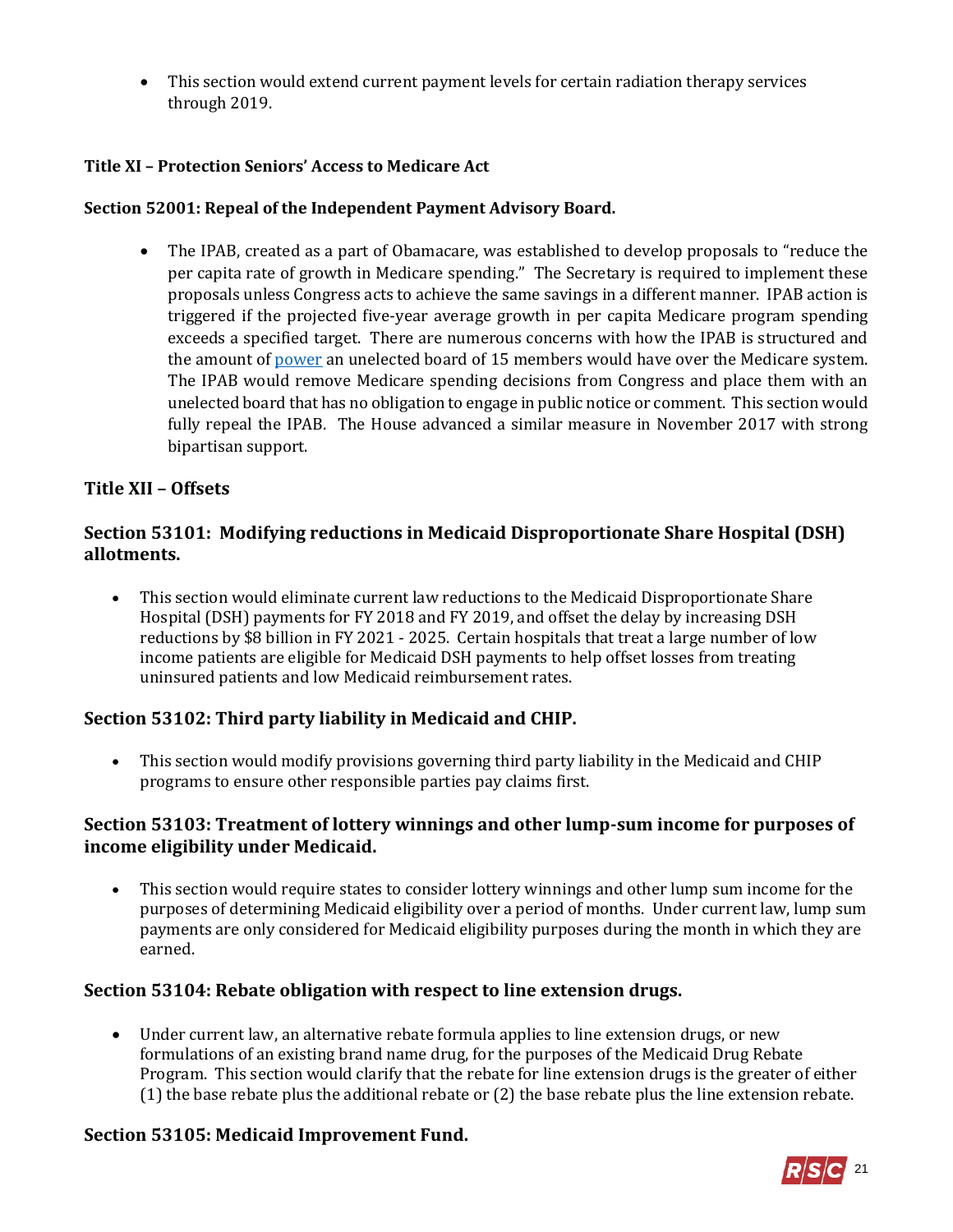This section would rescind all funds available in the Medicaid Improvement Fund (MIF). The Energy and Commerce and Senate Finance Committees use this fund as a parking spot to bank savings to offset future spending. If not redirected by Congress, the MIF is available to the HHS Secretary for specific uses related to improving the Medicaid program.

# **Section 53106: Physician fee schedule update.**

 This section would reduce the 2019 Physician Fee Schedule update from 0.5 percent to 0.25 percent.

## **Section 53107: Payment for outpatient physical therapy services and outpatient occupational therapy services furnished by a therapy assistant.**

 This section would provide reimbursement for Part B therapy services that are furnished in full or part by a physical and occupational therapy assistant at 85 percent of the physician rate.

# **Section 53108: Reduction for non-emergency end stage renal disease (ESRD) ambulance transports.**

• This section would increase the current law 10 percent payment reduction for non-emergency dialysis ambulance transports to 23 percent.

# **Section 53109: Hospital transfer policy for early discharges to hospital care.**

 This section would add hospice as an additional setting of care under current law post-acute care transfer policies, beginning on October 1, 2018, so that hospitals would receive lower reimbursement when transferring a patient that had a short length of stay in the hospital to hospice.

# **Section 53110: Medicare payment update for home health services.**

 This section would set the home health market basket update for FY 2020 to 1.5 percent, a reduction compared to current law.

#### **Section 53111: Medicare payment update for skilled nursing facilities.**

 This section would set the skilled nursing facility market basket update for FY 2019 to 2.4 percent, a reduction compared to current law.

#### **Section 53112: Preventing the artificial inflation of star ratings after the consolidation of MA plans offered by the same organization.**

 This section would direct CMS to calculate a weighted average of star ratings across MA plan contracts that have been consolidated, given that MA plan consolidation can artificially increase star ratings and related quality bonus payments.

## **Section 53113: Sunsetting exclusion of biosimilars from Medicare Part D coverage gap discount program.**

 This section would add biosimilars to the Medicare Coverage Gap Discount Program. The Medicare Coverage Gap Discount Program requires brand drug and biologic manufacturers to provide a 50

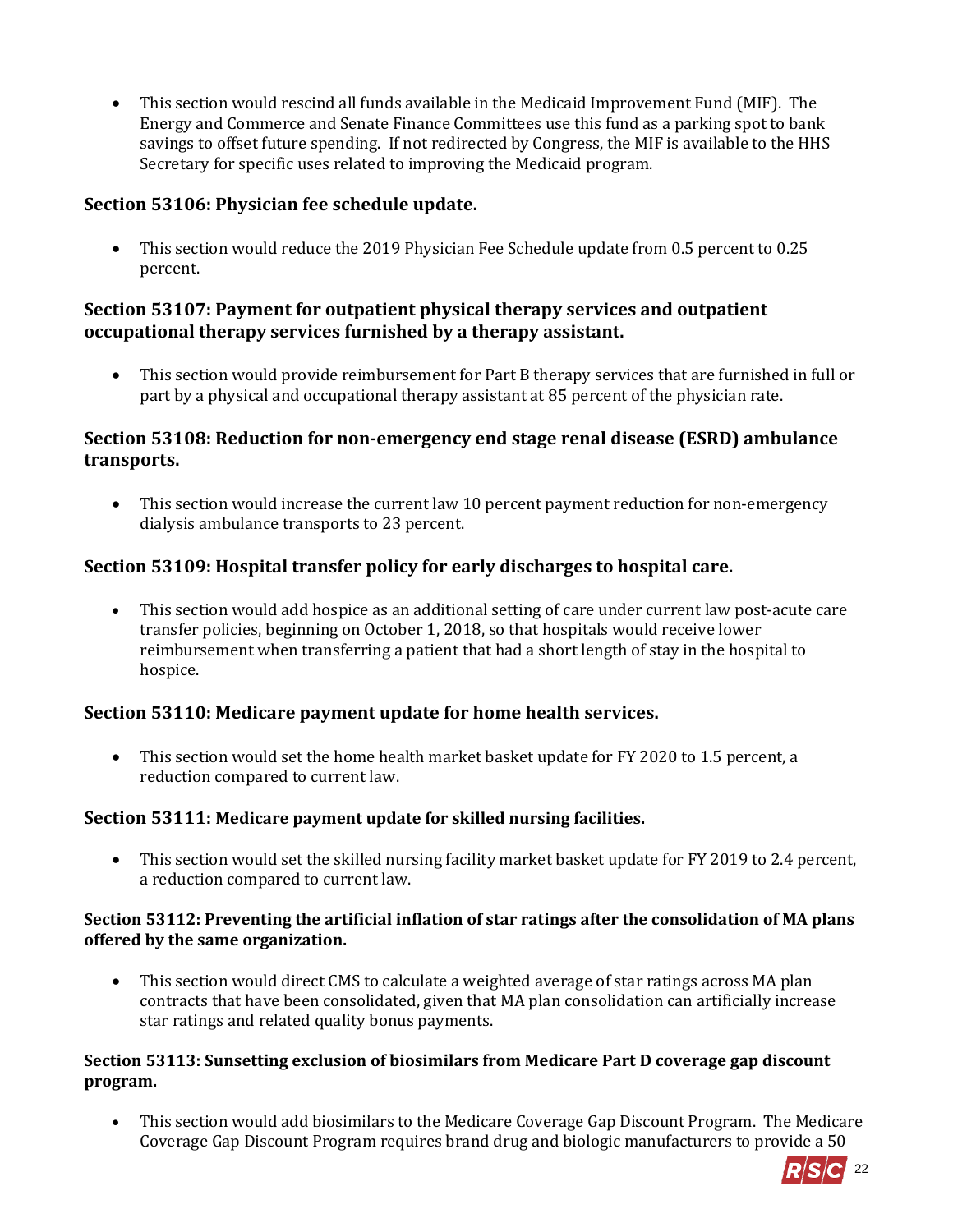percent discount to assist beneficiaries with drug costs when they reach the Part D coverage gap, or "donut hole," which may incentivize beneficiaries in the coverage gap to choose higher cost biologics over less expensive biosimilars, increasing federal costs.

## **Section 53114: Adjustments to Medicare Part B and Part D.**

 This section would require individuals making more than \$500,000 per year and married couples filing jointly who make more than \$875,000 per year to pay 85 percent of their Medicare Part B and D premiums, a five percent increase compared to current law requirements. Under current law, the affected beneficiaries pay 80 percent of their premiums, which themselves represent approximately 25 percent of the cost of Medicare Part B and D. Some conservatives may have concerns that this policy is weaker than a similar policy recently advanced by the House that would require these individuals to pay 100 percent of their Part B and D premiums.

#### **Section 53115: Medicare Improvement Fund.**

 This section would zero out the Medicare Improvement Fund (MIF). The Ways and Means and Energy and Commerce Committees use this fund as a "parking spot" to bank savings that can offset future spending. The MIF may only be used to make improvements to the Medicare fee-for-service program and if not spent by Congress, is available to the HHS Secretary after FY 2021.

## **Section 53116: Closing the Donut Hole for Seniors.**

 This section would close the Part D program coverage gap, known as the "donut hole," faster. Specifically, it would expand an Obamacare provision intended to close the donut hole by increasing the percentage that a prescription drug manufacturer is required to provide when a beneficiary is in the donut hole to 70 percent, compared to 50 percent under current law. [Some](https://www.forbes.com/sites/theapothecary/2012/05/23/why-closing-medicares-donut-hole-is-a-terrible-idea/#3b55120e563f)  [conservatives](https://www.forbes.com/sites/theapothecary/2012/05/23/why-closing-medicares-donut-hole-is-a-terrible-idea/#3b55120e563f) have argued that the donut hole acts as a cost control mechanism.

#### **Section 53117: Modernizing child support enforcement fees.**

 The bill would raise the annual fee on child support enforcement services from \$25 to \$35 and increase the amount of child support that must be collected for the case to be subject to a fee of \$550.

#### **Section 53118: Increasing efficiency of prison data reporting.**

• The bill would make it so that the \$400 incentive fee related to the prison data reporting program would not be available unless it is made within 15 days of a social security beneficiary's imprisonment.

#### **Section 53119: Prevention and Public Health Fund.**

 This section would cut mandatory funds in the Prevention and Public Health Fund by \$1.35 billion over the ten-year budget window. The Prevention Fund is a mandatory funding stream, available unless otherwise allocated by Congress, to be spent by the HHS Secretary to "provide for expanded and sustained national investment in prevention and public health programs to improve health and help restrain the rate of growth in private and public health care costs." Some conservatives have raised concerns that the Prevention Fund mirrors a slush fund, and in recent years has been used to support grants for activities including free pet spaying and neutering, Zumba classes, and urban gardening.

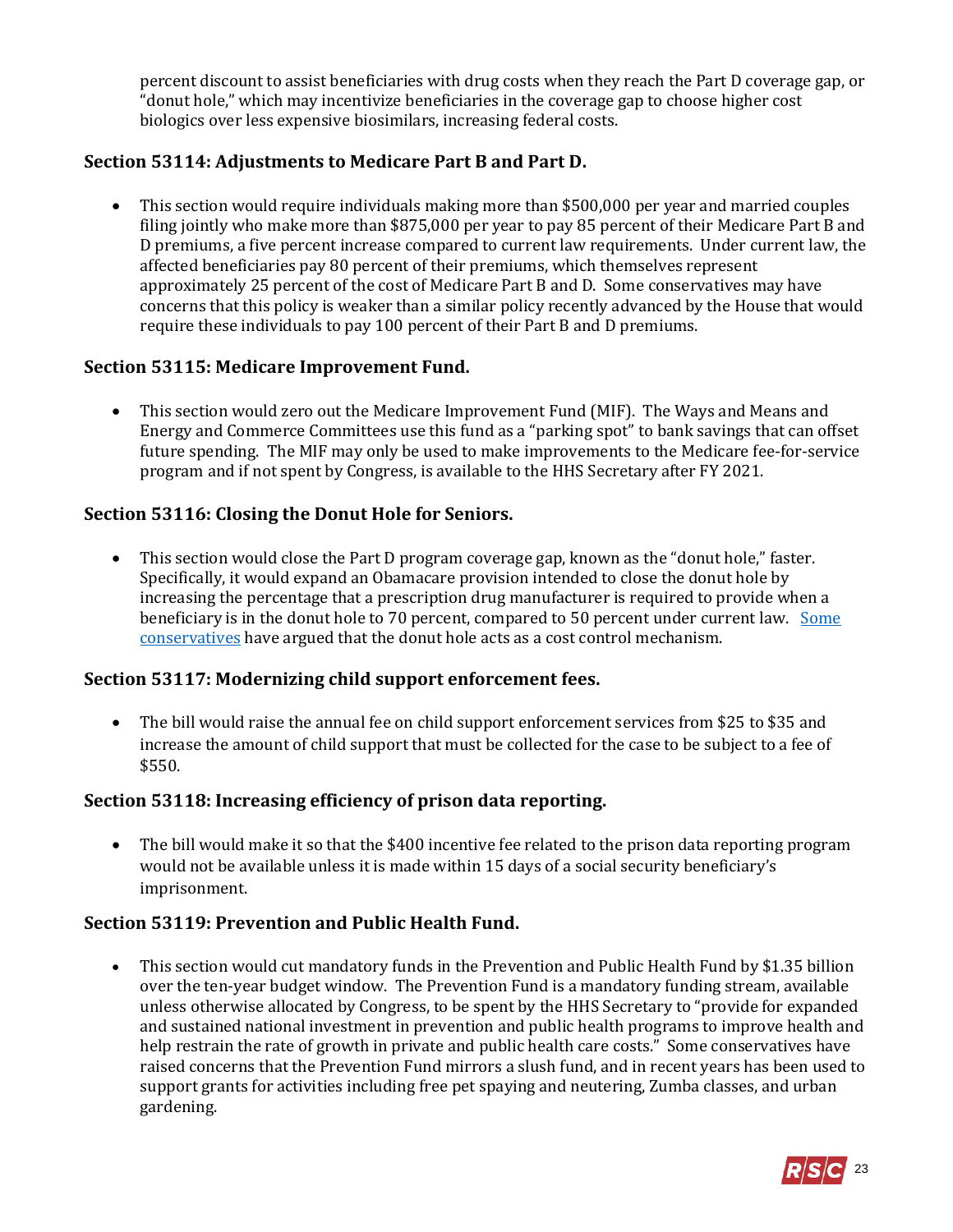#### **AGRICULTURE PROVISIONS**

This title would make cotton growers eligible for the Price Loss Coverage (PLC) program instead of the Stacked Income Protection Plan (STAX), beginning with the 2018 crop year. It would also set a reference price of 36.7 cents per pound for seed cotton, which would be defined under the legislation as "unginned upland cotton that includes both lint and seed."

Under current law, upland cotton is not eligible for traditional farm support programs like PLC and Agricultural Risk Coverage (ARC), because Congress revoked this eligibility in the 2014 Farm Bil[l in order](https://ustr.gov/about-us/policy-offices/press-office/press-releases/2014/October/United-States-and-Brazil-Reach-Agreement-to-End-WTO-Cotton-Dispute)  [to address the United States' obligations regarding a World Trade Organization \(WTO\) dispute with](https://ustr.gov/about-us/policy-offices/press-office/press-releases/2014/October/United-States-and-Brazil-Reach-Agreement-to-End-WTO-Cotton-Dispute)  [Brazil.](https://ustr.gov/about-us/policy-offices/press-office/press-releases/2014/October/United-States-and-Brazil-Reach-Agreement-to-End-WTO-Cotton-Dispute) Instead, the 2014 Farm Bill created an insurance-based program specific to cotton producers known as the Stacked Income Protection program (STAX). Some conservatives may be concerned about providing new federal subsidies to cotton growers when cotton is already eligible for federal programs like STAX and crop insurance. Some conservatives may also be concerned that the policy could subject the United States to retaliatory trade measures, given that the changes made in the 2014 Farm Bill were included to resolve a WTO dispute.

The title would also remove premiums and increase coverage for the dairy Margin Protection Program, and remove spending caps related to livestock insurance policies.

#### **BUDGETARY WAIVERS**

The bill contains a number of provisions waiving the budgetary impact of Division A, subdivision 2 of Division B (Tax Relief and Medicaid Changes for Disaster Victims), Division C (BCA Caps increase, Debt limit), Division D (Tax Extenders), Division E (Health Extenders), and Division F (Agriculture).

The bill would waive the requirement that the budgetary impact of those divisions be added to the annual statutory PAYGO scorecard maintained by OMB. By doing so, any deficit impact would not be offset by across the board spending cuts to non-exempt programs through the sequestration process.

The Senate PAYGO rule establishes a point of order -- requiring 60 votes to overcome -- against tax and mandatory spending legislation that would increase or produce the deficit over a 6 or 11-year period. The FY2018 budget resolution restates the 6 and 11-year tests and adds new current year and budget year tests.

The bill would waive any budgetary impact of those divisions from these scorecards. The bill would also exempt any budgetary impact of those divisions for purposes of the BCA's discretionary sequestration.

# **OUTSIDE GROUPS:**

#### **Key Vote Alerts**:

**Heritage Action**: Key [Vote: "NO" on Bipartisan Budget Act of 2018;](https://heritageaction.com/key-vote/no-bipartisan-budget-act-2018-senate) [Heritage Action Opposes \\$300 Billion](https://heritageaction.com/press/heritage-action-opposes-300-billion-budget-deal)  [Budget Deal](https://heritageaction.com/press/heritage-action-opposes-300-billion-budget-deal) **FreedomWorks** (triple weight key vote): [Key Vote NO on the Bipartisan Budget Act;](http://www.freedomworks.org/content/key-vote-no-bipartisan-budget-act) [Budget Deal is a Fiscal](http://www.freedomworks.org/content/budget-deal-fiscal-abomination)  [Abomination](http://www.freedomworks.org/content/budget-deal-fiscal-abomination) **NTU** (weighted key vote): [Lawmakers Should Reject Irresponsible Budget Deal](https://www.ntu.org/governmentbytes/detail/lawmakers-should-oppose-irresponsible-budget-deal) **Club for Growth**: Key Vote Alert – "NO" on Schumer[-McConnell Budget Deal](https://www.clubforgrowth.org/key-votes/key-vote-alert-no-on-schumer-mcconnell-budget-deal-2/)

#### **What outside groups are saying:**

**Citizens Against Government Waste**: [Fiscal Responsibility Flouted in Cap-Busting Budget Deal](https://www.cagw.org/media/press-releases/cagw-fiscal-responsibility-flouted-cap-busting-budget-deal)